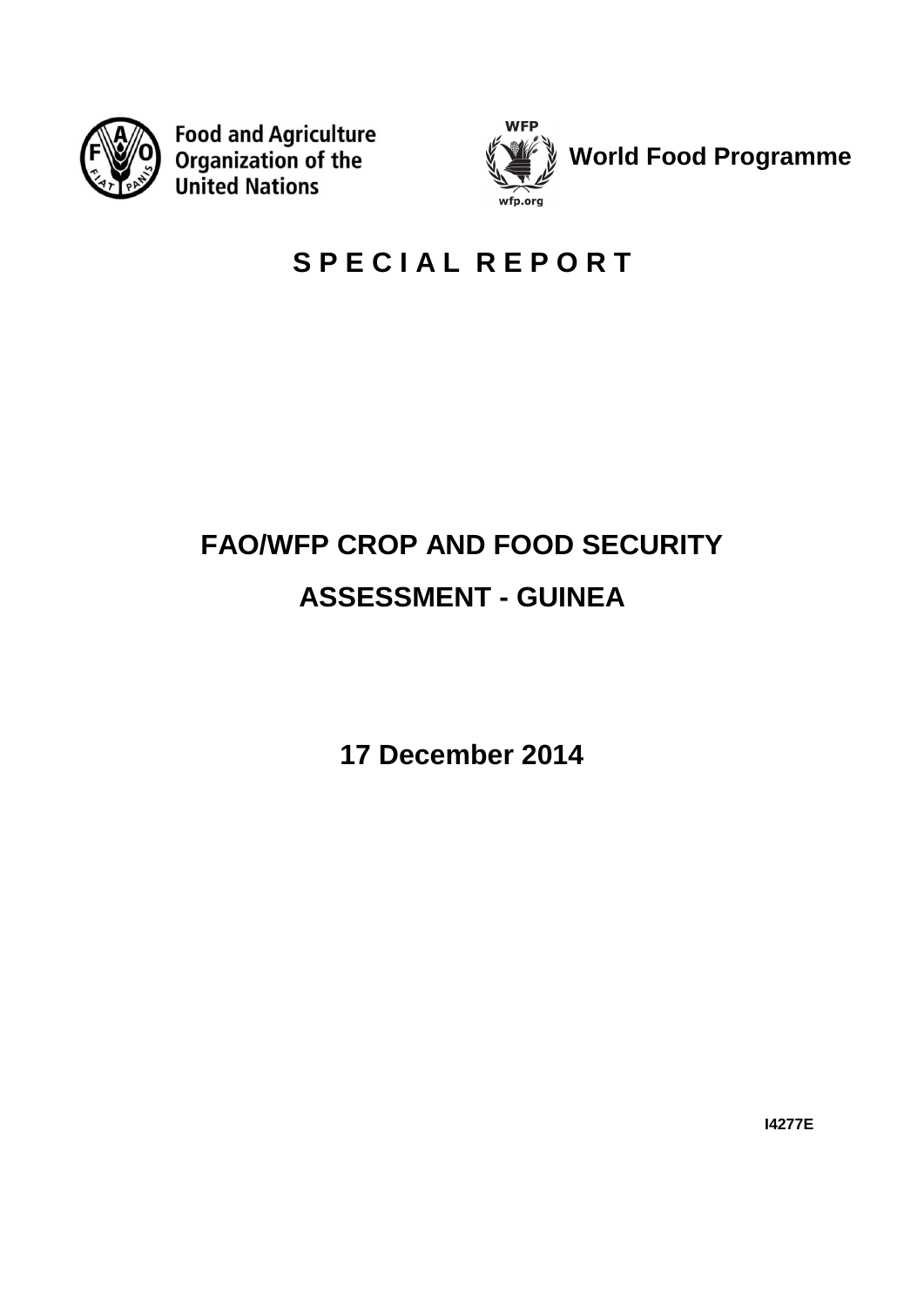*This report has been prepared by Jean Senahoun, Kisan Gunjal and Rama Mwanundu (FAO) and Susanna Sandstrom and Valerio Giuffrida (WFP) under the responsibility of the FAO and WFP Secretariats with*  information from official and other sources. Furthermore, the designations employed and the presentation of *material in this information product do not imply the expression of any opinion whatsoever on the part of the organizations of the United Nations concerning the legal or development status of any country, territory, city or area or of its authorities, or concerning the delimitation of its frontiers or boundaries. Since conditions may change rapidly, please contact the undersigned for further information if required.*

*Shukri Ahmed Arif Husain*

*Chief Economist and Deputy Director, WFP/PPI Trade and Markets Division, FAO Programme, Policy and Innovations Division Fax: 0039-06-5705-4495 Fax: 0039-06-6513-2809 E-mail: [giews1@fao.org](mailto:giews1@fao.org) E-mail: [arif.husain@wfp.org](mailto:arif.husain@wfp.org)*

*Please note that this Special Report is also available on the Internet as part of the FAO World Wide Web [www.fao.org](http://www.fao.org/) at the following URL address: <http://www.fao.org/giews/> and [http://www.wfp.org/food](http://www.wfp.org/food-security/reports/CFSAM)[security/reports/CFSAM](http://www.wfp.org/food-security/reports/CFSAM)*

*The Special Alerts/Reports can also be received automatically by E-mail as soon as they are published, by subscribing to the GIEWS/Alerts report ListServ. To do so, please send an E-mail to the FAO-Mail-Server at the following address: mailserv@mailserv.fao.org, leaving the subject blank, with the following message:*

#### *subscribe GIEWSAlertsWorld-L*

*To be deleted from the list, send the message:*

#### *unsubscribe GIEWSAlertsWorld-L*

*Please note that it is now possible to subscribe to regional lists to only receive Special Reports/Alerts by region: Africa, Asia, Europe or Latin America (GIEWSAlertsAfrica-L, GIEWSAlertsAsia-L, GIEWSAlertsEurope-L and GIEWSAlertsLA-L). These lists can be subscribed to in the same way as the worldwide list.*

#### *© FAO [2014]*

*FAO encourages the use, reproduction and dissemination of material in this information product. Except where otherwise indicated, material may be copied, downloaded and printed for private study, research and teaching purposes, or for use in non-commercial products or services, provided that appropriate acknowledgement of FAO as the source and copyright holder is given and that FAO's endorsement of users' views, products or services is not implied in any way.*

*All requests for translation and adaptation rights and for resale and other commercial use rights should be made via www.fao.org/contact-us/licence-request or addressed to copyright@fao.org.*

*FAO information products are available on the FAO website (www.fao.org/publications) and can be purchased through publications-sales@fao.org.*

#### **Acknowledgements**

*Special thanks go to the following colleagues who provided substantial inputs and contributions to this Special Report:*

*From FAO: Dominique Burgeon (TCE), Oriane Turot (ESA), Vincent Martin and Patrick David (Senegal) as well as Isaias Angue Obama and Mario Tedo (Guinea).*

*From WFP: Nadica Rinic and Malick Ndiaye (VAM, Guinea), Anne-Claire Mouilliez, Simon Renk, Dominique Ferretti and Matthieu Tockert (OMD) as well as Oscar Caccavale, Chloe Wong, Jean-Martin Bauer Tobias Flaeming and Sarah Muir (OSZAF).*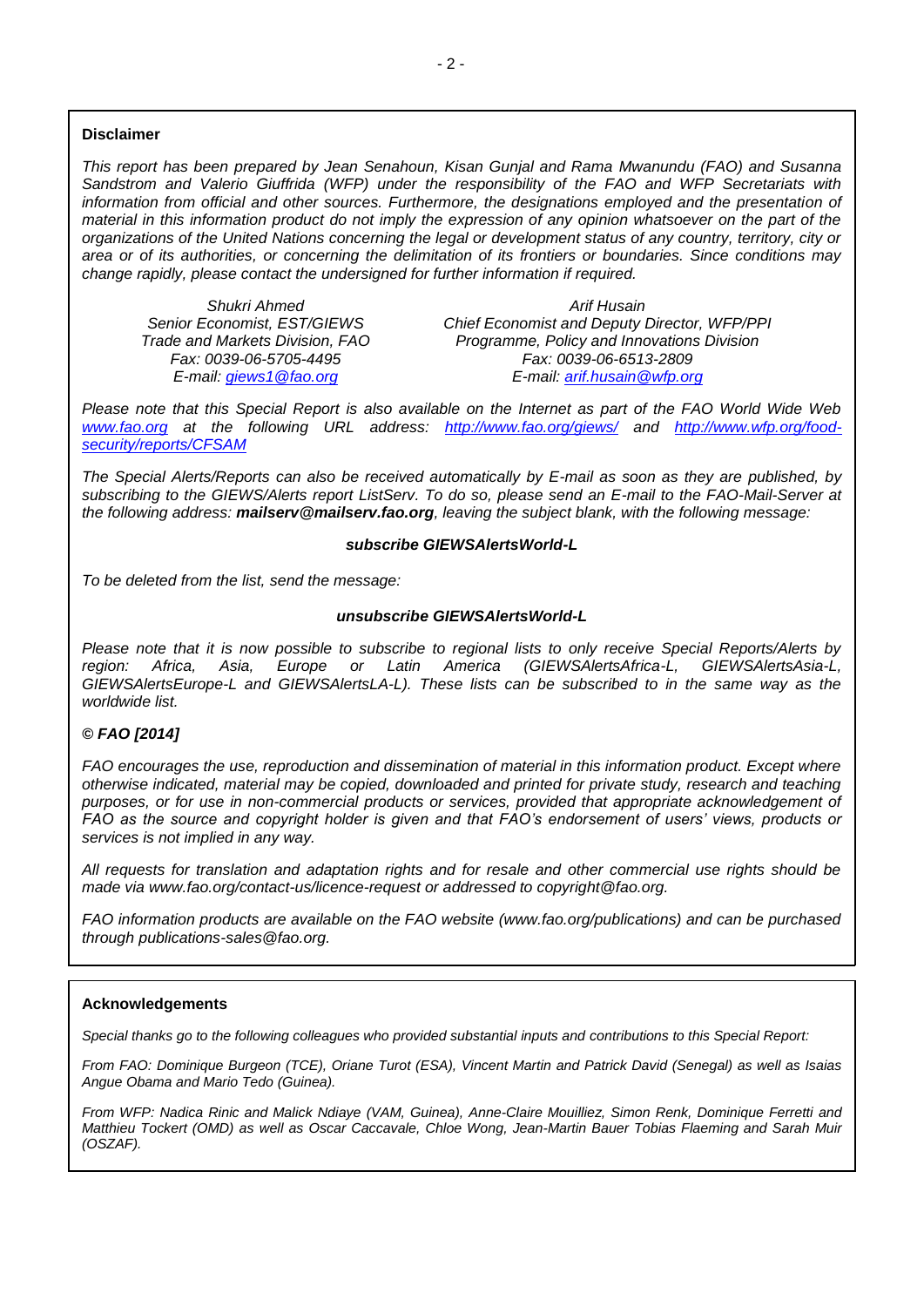## **TABLE OF CONTENTS**

## Page

| 1.  |                                                                             |  |
|-----|-----------------------------------------------------------------------------|--|
| 1.1 |                                                                             |  |
| 1.2 |                                                                             |  |
| 2.  |                                                                             |  |
| 2.1 |                                                                             |  |
|     |                                                                             |  |
|     |                                                                             |  |
|     |                                                                             |  |
| 2.2 |                                                                             |  |
|     |                                                                             |  |
|     |                                                                             |  |
| 2.3 |                                                                             |  |
| 2.4 |                                                                             |  |
| 2.5 |                                                                             |  |
| 3.  |                                                                             |  |
| 3.1 |                                                                             |  |
| 4.  |                                                                             |  |
| 4.1 |                                                                             |  |
| 4.2 |                                                                             |  |
| 5.  |                                                                             |  |
| 5.1 |                                                                             |  |
| 5.2 |                                                                             |  |
| 6.  |                                                                             |  |
| 6.1 |                                                                             |  |
| 6.2 |                                                                             |  |
|     | Annex1: Approach for estimating the number of food insecure, by province 24 |  |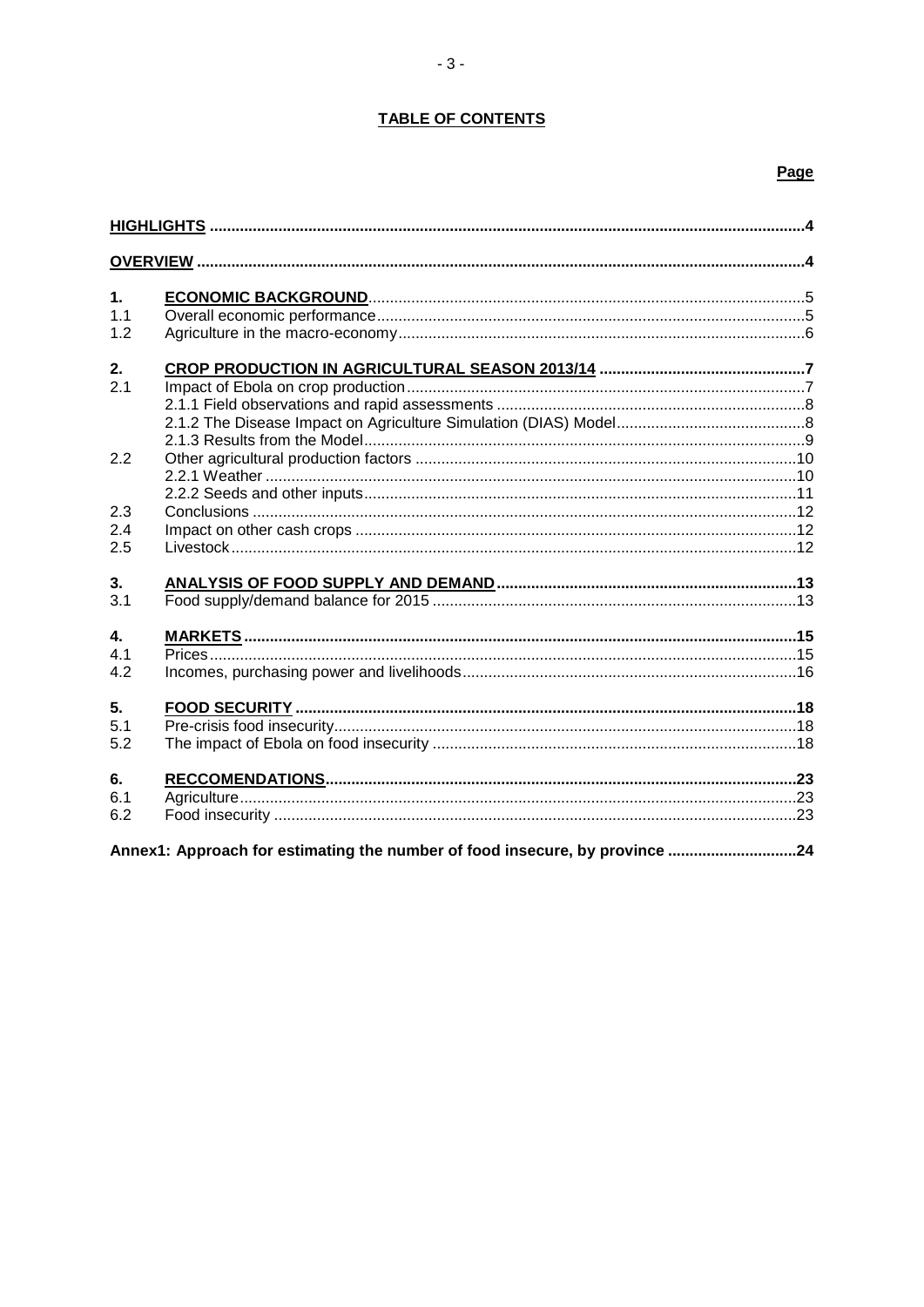#### **HIGHLIGHTS**

- The Ebola Virus Disease (EVD) outbreak, which has severely affected the country since the beginning of the year resulted in a serious shock to the agriculture and food sectors in 2014. The epidemic started to spread when crops were being planted and grew during the crop maintenance period and expanded rapidly during the critical harvesting period for the staple crops rice, maize and cassava.
- The aggregate food crop production in 2014 is estimated at 3.04 million tonnes (including cassava in cereal equivalent and rice in milled terms), about 3 percent lower than the record harvest of 2013. Of this total, milled rice production, estimated at 1.315 million tonnes, about 4 percent below the previous year, accounts for bulk of the cereal production. In the highly EVD affected province of N'zérékore, rice production declined by 8.5 percent compared to 2013.
- The cereal import requirement in 2015 is estimated at 444 000 tonnes of cereals of which rice<br>accounts for 320 000 tonnes. With commercial imports estimated at 400 000 tonnes, the With commercial imports estimated at 400 000 tonnes, the uncovered gap amounts to 44 000 tonnes.
- The significant impact of Ebola on export earnings is expected to have compromised the country's ability to pay for the increase in cereal import requirements thus requiring international assistance.
- According to remote surveys undertaken by WFP, Ebola appears to be a shock to an already precarious situation of chronic food insecurity, particularly in Forest Guinea.
- Based on WFP estimates, 970 000 people, or 9 percent of the population, are estimated to be severely food insecure in December 2014. The EVD effects account for 230 000. The number of food insecure is projected to increase to 1.2 million in March 2015, 470 000 of which are Ebola driven. Almost 90 percent of the Ebola driven food insecure live in rural areas. Among income groups, petty traders and unskilled labourers have the highest share of food insecure people.
- The analysis indicates that different type of food assistance will be required. In addition to covering the import gap, cash/voucher transfers can assure food access for some segments of the population. Given the reductions in trader activity, local purchase in surplus areas can also be recommended.
- Frequent food security monitoring activities must continue as the situation is very fragile and could further flare up. The loss of livelihoods coupled with this market uncertainties means that there is a need for flexibility both in the type and scale of interventions that will be needed in 2015.

## **OVERVIEW**

Since the beginning of the year Guinea has been one of the most affected countries by the Ebola Virus Disease (EVD) epidemic. According to the World Health Organization (WHO) latest figures, (as of 3 December 2014) the number of cumulative cases of disease transmission has reached 2164 with 1327 reported deaths. The epidemic started to spread when crops were being planted and grew during the crop maintenance period and expanded rapidly during the critical harvesting period for the staple crops rice, maize and cassava.

FAO and WFP, in collaboration with the Government and partners have been actively carrying out field level rapid assessments to assess the impact of the EVD crisis on food production, supply situation and the overall food security primarily through rapid assessment. In addition, FAO/GIEWS has developed a Disease Impact on Agriculture – Simulation (DIAS) Model to provide estimates of the impact of EVD on crop production, while WFP has developed a framework to estimate the current and future number of food insecure people due to EVD and a light version of a shock impact simulation model (SISMod-Light). The main objective of this report is to provide the synthesis of the results based on the models and the rapid assessments and other relevant sources of information on 2014 food production, and the analysis of market dynamics and household food security for the coming marketing year 2015.

Based on the DIAS Model estimates of production loss due to Ebola, adjusted to take into account the findings of the limited Rapid Assessments carried out in the field, the aggregate food crop production in 2014 is estimated at 3.04 million tonnes (including cassava in cereal equivalent and rice in milled terms), about three percent lower than the record harvest of 2013. Of this total, milled rice production (using the milling rate of 66.7 percent) estimated at 1.315 million tonnes, about four percent below the level year before, accounts for bulk of the cereal production. Total coarse grains (maize, sorghum, millets and other small grains) and cassava in cereal equivalent (32 percent of fresh weight) are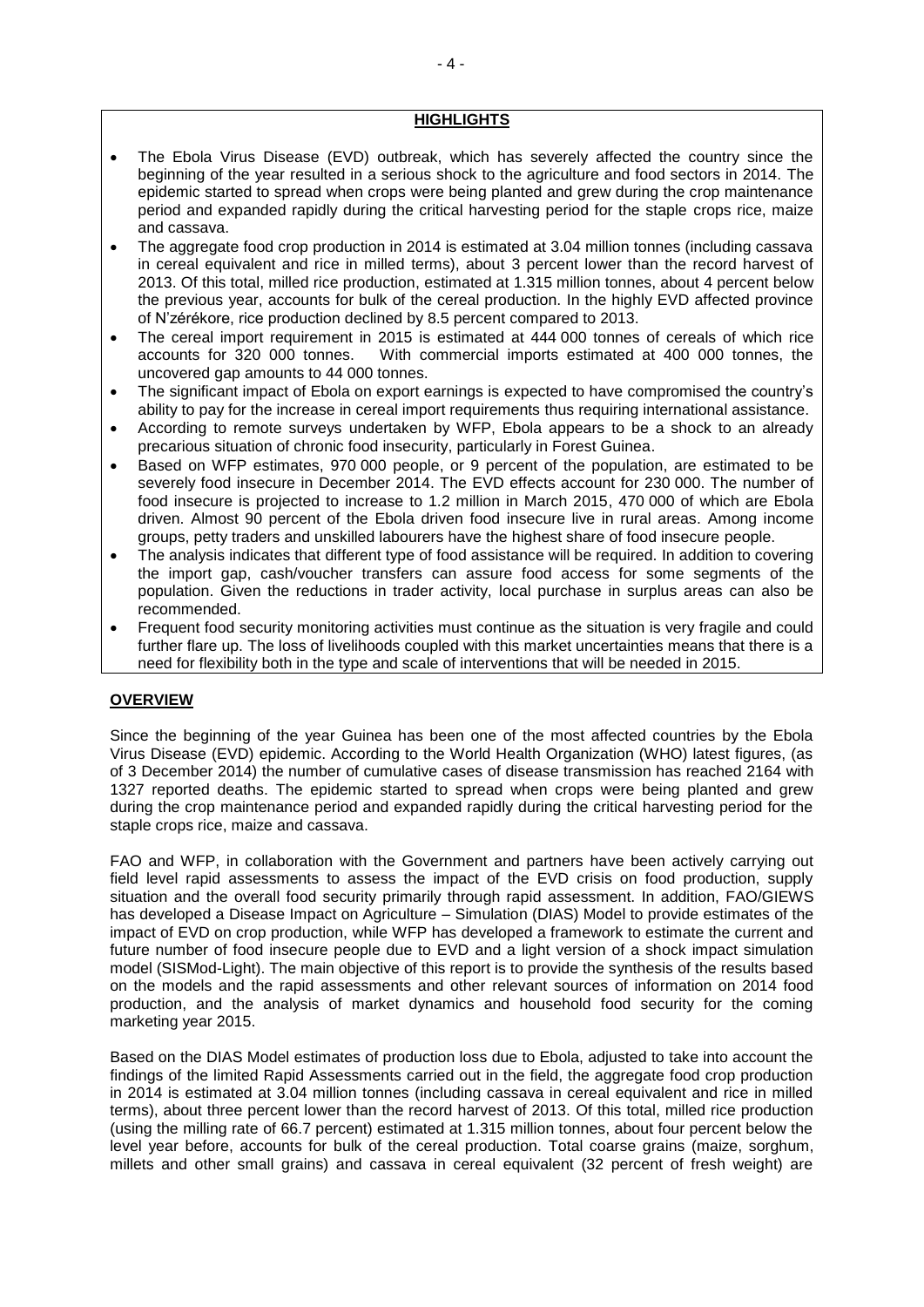estimated applying 3 percent and one percent reduction factors, resulting in 1.337 million tonnes and 386 000 tonnes of production, respectively.

Given that the weather pattern and the use of other inputs of production during 2014 agricultural season were not significantly different from those during 2013, the reduction in harvest this year can be attributed to the farm labour and associated material inputs reduction due to the direct and behavioural effects of Ebola epidemic in the country.

At the estimated level of cereal production, and assuming some stock build up to cope with natural disasters, cereal import requirement in the marketing year 2015 (calendar year) is set at 444 000 tonnes of cereals, of which rice requirements account for the bulk, at 320 000 tonnes. This total cereal import requirement is higher than the 412 000 tonnes imported during 2013.

Given the forecast for lower GDP growth and significant drop in cash crop export earnings, the commercial imports of rice (at 300 000 tonnes) and wheat (at 100 000 tonnes) are anticipated to remain at the level of 2013.

The assumed level of commercial imports during 2015 leaves about 44 000 tonnes of uncovered gap to be covered with international food assistance and/or additional budgetary allocation by the Government.

According to remote surveys undertaken by WFP, Ebola appears to be a shock to an already precarious situation of chronic food insecurity, particularly in the severely EVD-affected Forest Guinea. Wage rates and terms of trade are lower in this region compared to the rest of the country.

Based on the WFP estimates, the number of severely food insecure is estimated at 970 000 in November 2014 – 230 000 of these are food insecure because of EVD. The number of individuals vulnerable to food insecurity is estimated to be 3 million. In March 2015, 1.2 million individuals are estimated to be severely food insecure; the EVD effect accounts for 470 000. In addition, 2.9 million people are estimated to be vulnerable to food insecurity. Almost 90 percent of the Ebola driven food insecure live in rural areas. Among income groups, petty traders and unskilled labourers have the highest share of food insecure people.

## **1. ECONOMIC BACKGROUND**

#### 1.1 Overall economic performance

In Guinea, although the Gross Domestic Product (GDP) has been increasing at low rates of 2 to 4 percent over the last five years, given the population growth of about 2.5 percent per year, on per capita basis the economy is more or less stagnant (see Table 1). The GDP per capita adjusted with the Purchasing Power Parity was 1 255 (compared to almost USD 2 000 average for Sub-Saharan countries). In 2014 the country ranked one of the bottom 10 (179<sup>th</sup>) out of 187 countries on the United Nations Development Programme's (UNDP) Human Development Index<sup>1</sup> based on 2013 data.

Guinea has the world's largest reserves of bauxite and is the second largest global producer ore; however, the economy has little diversity and is heavily dependent on the performance of the mining sector. Mining, comprising of gold, bauxite, aluminium and diamonds, contributes highly to government revenue and to exports; according to the Economist Intelligence Unit (EIU) it is responsible for 20 percent of GDP and well over 90 percent of recorded exports.

According to the EIU a more rapid expansion of the economy is constrained by deteriorating national infrastructure as well as declining state funding for both the development and for the provision of public services. In particular, poor roads, water and electricity supply have been impacting heavily on commercial agriculture.

 $\overline{a}$ 

 $1$  UNDP: 2014 Human Development Report.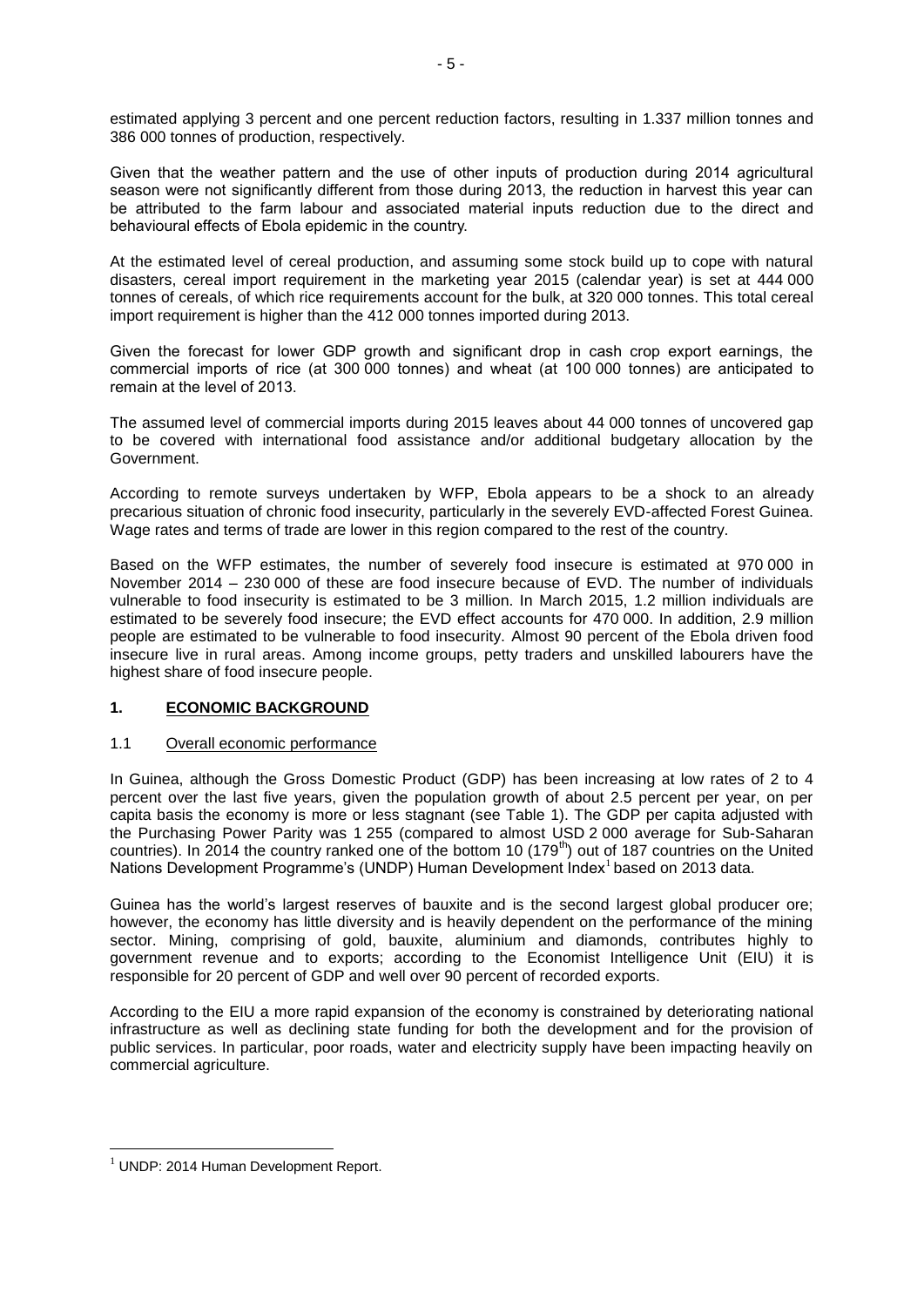|                                             | 2009    | 2010    | 2011    | 2012    | 2013    |
|---------------------------------------------|---------|---------|---------|---------|---------|
| <b>Overall GDP</b>                          |         |         |         |         |         |
| <b>GDP</b> (million USD                     | 3 2 0 6 | 3 2 6 8 | 3 3 9 5 | 3529    | 3617    |
| GDP growth (annual %)                       | -0      |         | 4       | 4       |         |
| GDP per capita, PPP (USD)                   | 1 1 5 7 | 1 1 6 3 | 1 200   | 1 2 3 7 | 1 2 5 5 |
| GDP per capita growth (annual %)            | -3      | -1      |         |         | -0      |
| <b>Agriculture sector</b>                   |         |         |         |         |         |
| Value added (million USD)                   | 748     | 771     | 807     |         |         |
| Value added (annual % growth)               | 3       |         | 5       |         |         |
| Value added (% of GDP)                      | 26      | 22      | 22      | 21      | 20      |
| <b>Trade</b>                                |         |         |         |         |         |
| Imports of goods and services (million USD) | 987     | 1 194   | 1 634   | 2 1 8 7 | 1960    |
| Exports of goods and services (million USD) | 851     | 926     | 1 0 2 7 | 1 0 4 9 | 1 0 2 1 |
| Trade balance: deficit(-)/surplus(+)        | -136    | $-263$  | $-607$  | $-1138$ | $-939$  |
| Current account balance (million USD)       | -403    | $-327$  | $-1161$ | $-1039$ |         |

#### **Table 1: Guinea - Key economic indicators, 2009 to 2013**

Source: Economist Intelligence Unit (EIU), November 2014 Country Report and earlier issues; World Bank, November 2014.

In 2014, the GDP is expected to slow down due to the Ebola outbreak and other compounding infrastructural causes. The World Bank has estimated the country's growth rate to drop from 4.5 percent to 0.5 percent<sup>2</sup>. The main Economic impacts of Ebola are likely to be on agriculture and services sectors.

#### 1.2 Agriculture in the macro-economy

The share of agriculture sector in the national GDP has been steadily declining from 26 percent in 2009 to 20 percent in 2013, with an average of about 22 percent. Most Guineans depend on agriculture as their primary source of livelihood and income, however, the agricultural productivity is low. As earlier mentioned, poor roads, water and electricity supply hinder both storage and transportation of foods to markets; as a result in Guinea most agricultural production is for direct consumption.

#### **Table 2: Guinea – Cash crop commodity exports, quantity and value, 2011**

|             | <b>Quantity (tonnes)</b> | <b>Value (million USD)</b> |
|-------------|--------------------------|----------------------------|
| Rubber      | 10 559                   | 45.1                       |
| Cacao beans | 16 393                   | 42.8                       |
| Coffee      | 14 45 6                  | 30.8                       |
| Cashew nuts | 21 8 84                  | 27.9                       |
| Other       | 22 3 54                  | 10.4                       |
| Palm oil    | 468                      | 0.5                        |

Source: FAOSTAT.

 $\overline{a}$ 

<sup>&</sup>lt;sup>2</sup> World Bank: Update on the Economic impact of the Ebola epidemic on Liberia, Sierra Leone and Guinea, 2 December 2014.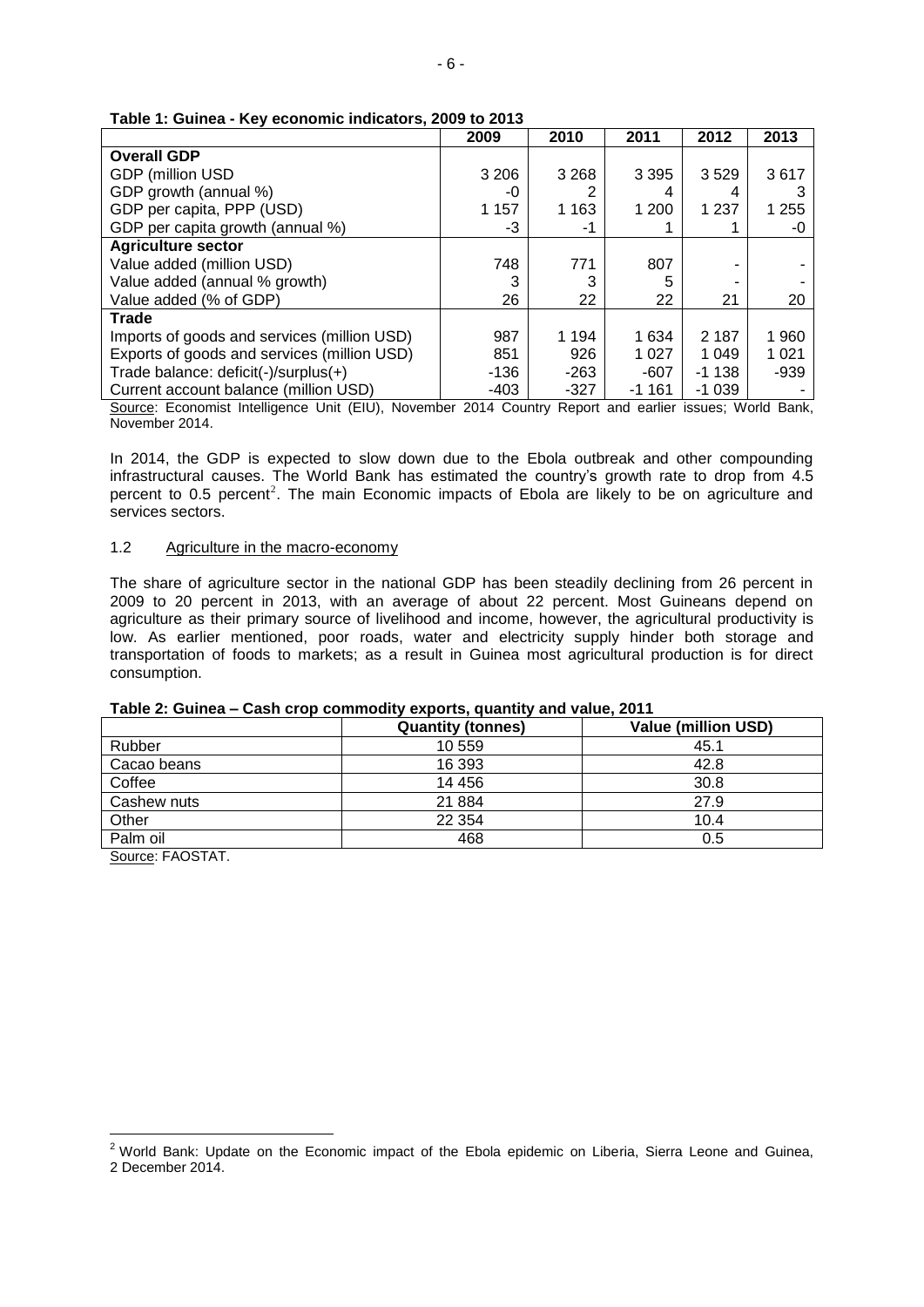

**Figure 1: Guinea - Share of commodity exports in Guinea (in total cash crop export of USD 157 million in 2011)**

Source: FAOSTAT.

Rice is by far the most significant crop and it is grown on about 80 percent of all cereal cropped area and about 50 percent of irrigated land. Other food crops include Cassava and Maize. In addition Guinea also grows cash crops, particularly cashew nuts, cacao beans, coffee and rubber which make up the bulk of the country's agricultural exports. However, agricultural exports contribute less than 10 percent to the national GDP. Rubber exports are at the top of the list at about 30 percent of total cash crop exports (using 2011 data) followed by cacao beans at 27 percent (Table 2 and Figure 1). Food commodities, mainly, rice, and wheat at import levels of about 300 000 tonnes and 100 000 tonnes (2013 estimates), respectively, from the bulk of agricultural imports.

## **2. CROP PRODUCTION IN AGRICULTURAL SEASON 2013/14**

## 2.1 Impact of Ebola on crop production

There are direct and indirect or behavioural effects of Ebola epidemic on the farm families and farm labour. Quantitatively, the direct impact in terms of the number people infected in relation to the size of the population of the area is very small. Much of the impact observed has been of the behavioural type due to border closures, restrictions/ban on people movement, people fleeing the area, reluctance to work in usual labour groups, breakdown of the traditional labour-sharing system (group/team work), etc.

## *How does EVD affect agriculture?*

The epidemic started to spread when crops were being planted and grew during the crop maintenance period and expanded rapidly during the critical harvesting period of staple crops rice, maize and cassava. There are two ways in which farm operations, inputs and then harvest is affected. One is through reduced farm labour. The disrupted/reduced farm labour affects land preparation/planting, crop maintenance/growth (weeding, fencing, application of chemicals, etc.), and harvesting. Secondly, through the labour-associated non-labour inputs - reduced use of material inputs such as applied quantities of fertilizer, irrigation, chemicals, etc. Depending on their use and the relative impact these changes affect crop output.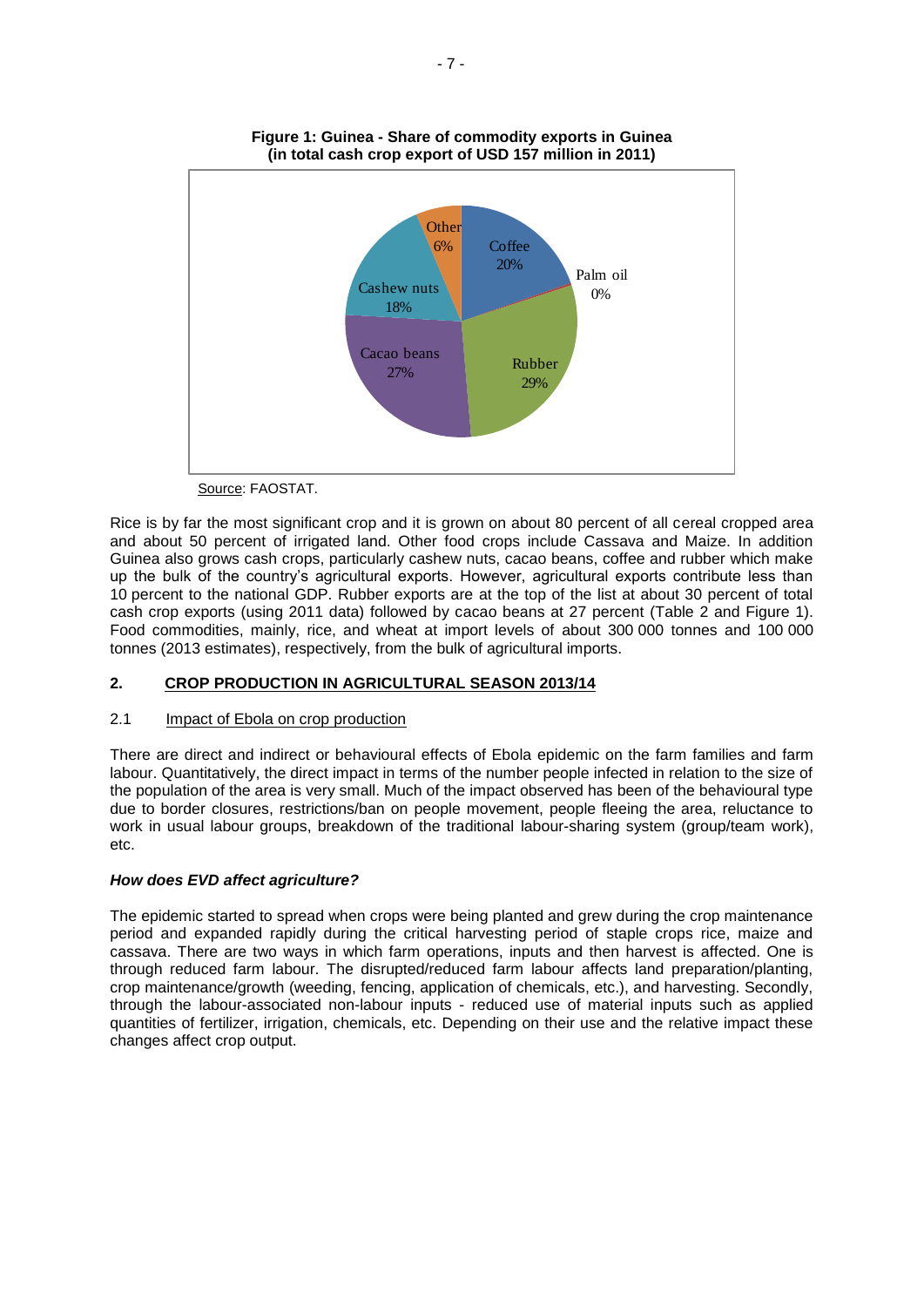#### 2.1.1 Field observations and rapid assessments

Following a request from the Government of the Republic of Guinea a rapid assessment was conducted from 14 October to 3 November 2014 by FAO, WFP and agencies of the Ministry of Agriculture (ANASA and BSD<sup>3</sup>). The overall objective of this assessment was to provide information on the impact of the Ebola Virus Disease (EVD) on agriculture, food security and household's livelihoods in the affected and unaffected areas. Specifically the study would provide the Government of the Republic of Guinea and its partners with guidance in defining the support to be given to communities directly or indirectly affected by the epidemic.

Data was collected in 17 prefectures affected by EVD and the city of Conakry. The choice of prefectures was based on the severity of EVD infection across the country. In each selected prefecture, affected and unaffected<sup>4</sup> sub-prefectures were surveyed in addition to the capital of the urban commune. Three levels of collection were defined: 1) 64 Sub-Prefectures were covered of which 47 affected<sup>5</sup> and 17 unaffected<sup>6</sup> (focus groups with local communities); 2) 18 Prefectures were surveyed (decentralized government structures); and 3) national level. In addition to the decentralized government structures, the questionnaires were administered to community leaders, producer organizations (agricultural and livestock), traders and NGOs.

The preliminary results indicate that:

- EVD has led to the displacement of households from affected to unaffected areas of the country. In areas affected by EVD, agricultural production in the 2014-2015 season has been affected by a shortage of labour. Thus, production is expected to fall in particular for rice, maize and peanuts.
- Food crops, cash crops and vegetable value chains have been seriously affected by the disruption of commodity flows to areas of consumption. A sharp drop was recorded in the prices of rice, vegetable and livestock products in the affected areas producing these commodities.
- The use of coping strategies is increasing in the most affected areas, especially in Forest Guinea. The food security of households that depend on agricultural wages, petty trade, hunting and the sale of hunting products deteriorated sharply in the most affected areas.

#### 2.1.2 The Disease Impact on Agriculture – Simulation (DIAS) Model

To simulate theoretical impact of EVD an Excel based model is developed. The model takes into account the following five components, as described in the schematic flow chart below. The calculations are completed in 8 steps which are detailed in Annex 1 as a Technical Note.

Of the two crucial technical steps, the first one has to do with the conversion of the relative cases of EVD infection into the impact on farm labour. Based on the logic that as the number of cases of infection rises, the impact is low at low number of cases but rises rapidly and then flattens out at some point, the impact is measured by using a logistic function representing the S-Curve, the actual cases per 100 000 were converted to a percentage of population (and thereby farm labour) that may be considered affected.

 $\overline{a}$ <sup>3</sup> National Agricultural Statistics Agency (ANASA), Strategy and Development Bureau (BSD).

<sup>&</sup>lt;sup>4</sup> 0 cases recorded during the last 42 days.

<sup>&</sup>lt;sup>5</sup> Affected: at least one case.

<sup>6</sup> Unaffected: 0 cases confirmed.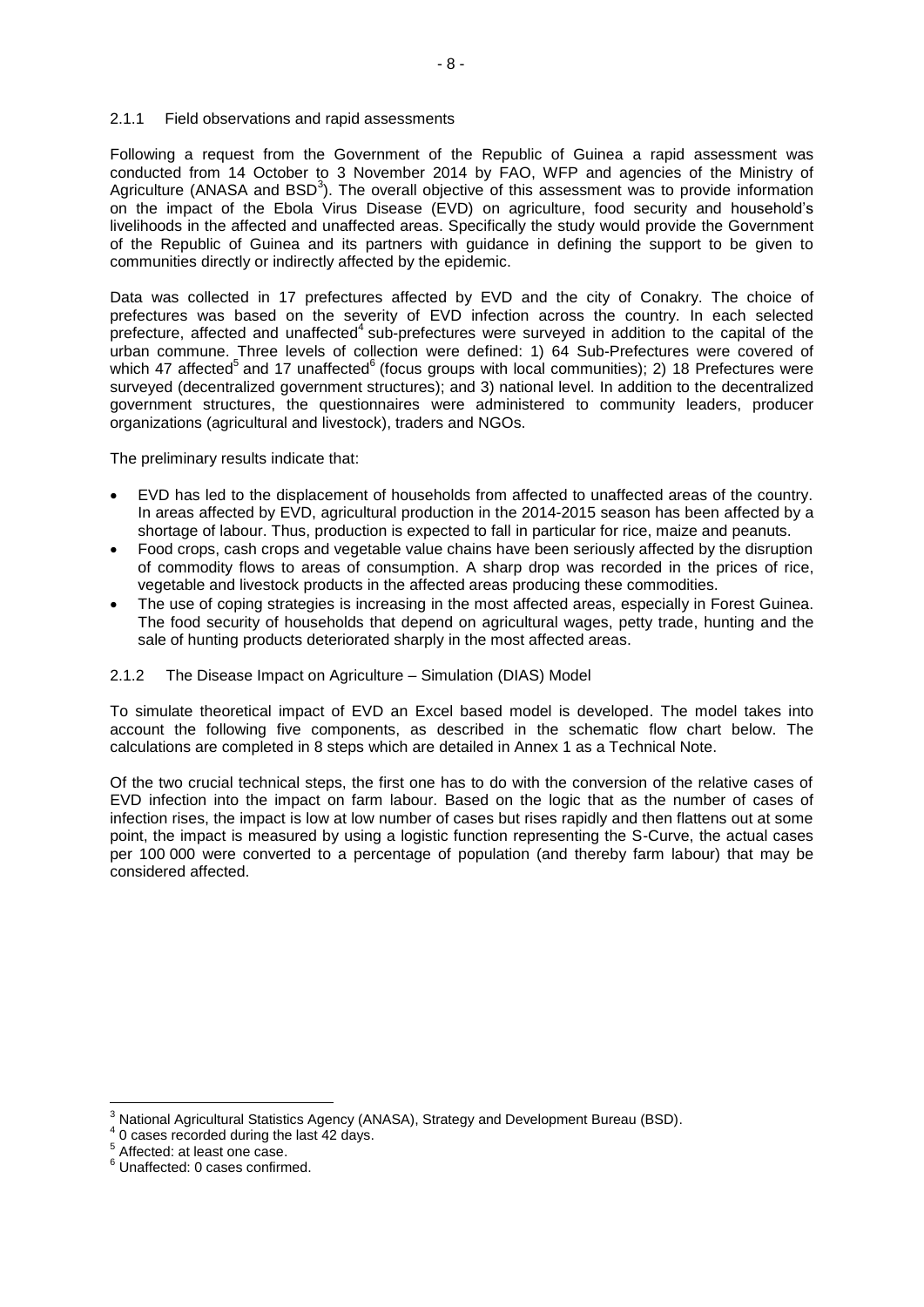

**Figure 2: Guinea- Schematic of EVD Impact on Agricultural Production Simulation**

The second most critical set of information is about farm input elasticies and input use patterns. For example, the labour elasticities of production (0.5 for rice, 0.47 for maize and 0.3 for cassava) and the labour use pattern (38:38:24 for rice, 59:35:6 for maize and 28:46:26 corresponding to three equal periods from planting to the end of harvesting, respectively) are taken from the empirical scientific literature relevant for the crops and the countries in the region. Similarly, assuming that the reduction in farm labour would also reduce the use of other non-labour material inputs such as fertilizer, chemicals, irrigation, etc., the EVD would also impact agriculture through non-labour input reduction. Using the implicit constant unitary elasticity of production such as the one used in the Cobb-Douglas production function, the other than labour input elasticities are calculated as one minus the labour elasticities. The other input use pattern is assumed to be 50:50:0 for rice and maize. Cassava production does not involve much use of these other inputs, hence only labour impact is calculated.

Using these parameter values, the DIAS Model shows the potential impact of Ebola crisis on cereal production. The results, shown in Table 3, show that the decline in production would be about 4 percent for rice and also 4 percent maize. Reduction in potential production of cassava due to Ebola per se should be much less, estimated in the order of 1 percent in the model, however, given that cassava tubers can remain in the ground unaffected, the actual harvest of the crop this year may be affected more significantly as a result of Ebola in different parts of the country.

## 2.1.3 Results from the Model

The results of the DIAS Model indicate that in Guinea, the production of the main staple crop rice would be lower by 3.7 percent from the without Ebola scenario (see Table 3). As explained in the sections below, the 2013/14 agricultural season, by and large, was similar to the agricultural season of the year before the harvest of 2012/13 can be used as a proxy for without Ebola production this year. Thus, the potential harvest paddy for this year is estimated at 1.977 million tonnes, with a potential loss of about 77 000 tonnes of paddy.

- 9 -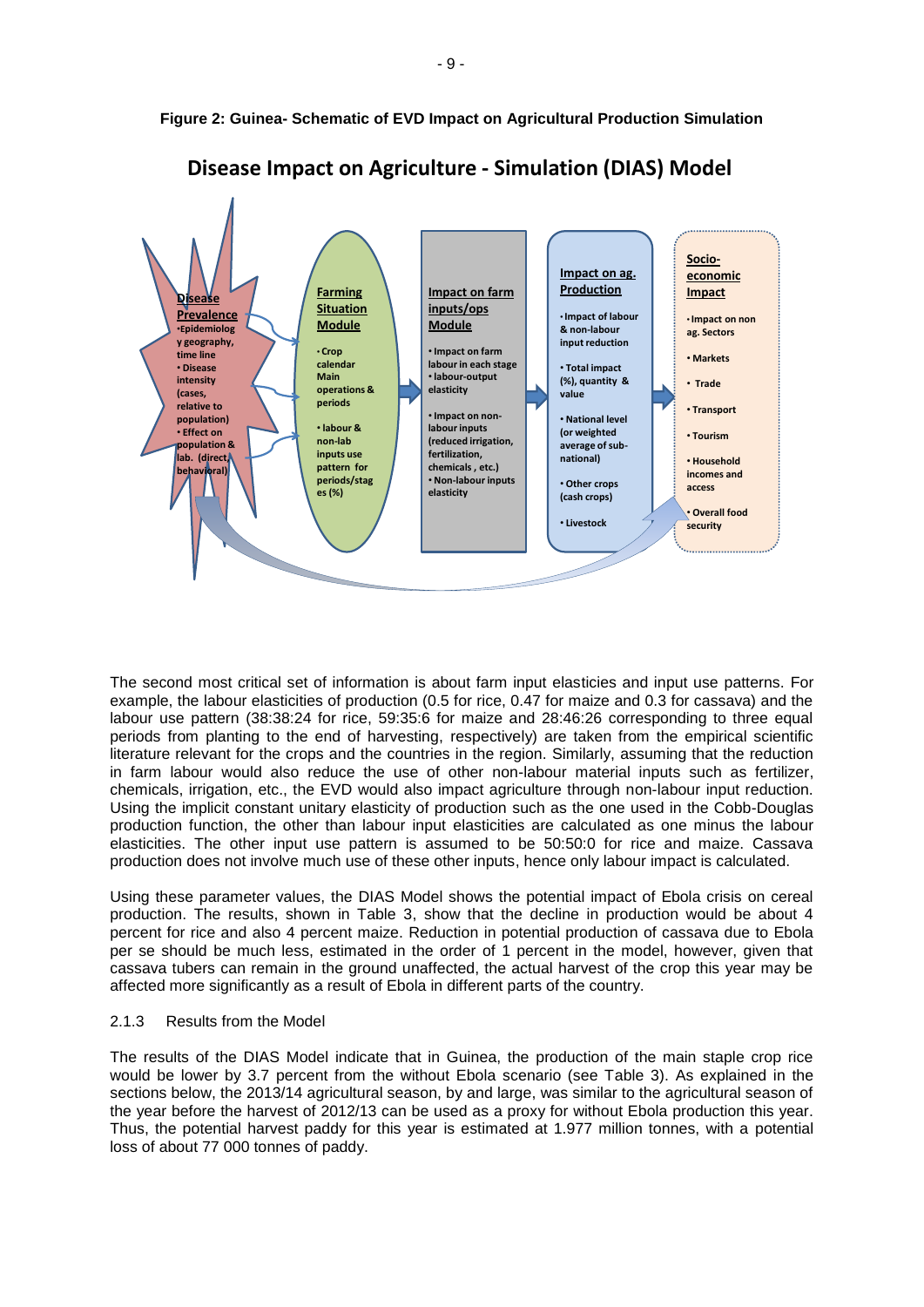The relatively low level of impact at the national level masks the sub-national production and food security impacts. For example, impact on county rice production is estimated as high as -8.5 percent in Nzerekore.

The impact on maize harvest is expected to be almost the same to that on rice at the national level and subnational level. However, reduction in cassava production is estimated to be much lower at 1.2 percent at the national level, ranging from 0 percent in Labe to 3 percent in Nzerekore county of the country.

It should be noted that the Ebola impact results are useful as they show the extent of potential losses of agricultural production due to the crisis and can serve as a guide for the type of and the areas for response interventions.

|                               |                     | <b>FAO/GIEWS</b>        | <b>2014 Production</b> |
|-------------------------------|---------------------|-------------------------|------------------------|
| County                        | 2013 Production     | <b>Simulation Model</b> | estimate               |
|                               |                     | Result 1/ (%)           |                        |
|                               | <b>Rice (Paddy)</b> |                         |                        |
| <b>Boke</b>                   | 288 942             | $-3.1$                  | 279 877                |
| Faranah                       | 306 106             | $-3.1$                  | 296 602                |
| Kankan                        | 442 933             | $-3.2$                  | 428 862                |
| Kindia                        | 332 193             | $-3.4$                  | 320 809                |
| Labe                          | 115 102             | 0.0                     | 115 102                |
| Mamou                         | 108 407             | $-3.1$                  | 105 040                |
| Nzerekore                     | 459 677             | $-8.4$                  | 421 222                |
| <b>National Production 2/</b> | 2 053 359           | $-3.7$                  | 1 976 754              |
|                               | Cassava             |                         |                        |
| <b>Boke</b>                   | 77841               | $-0.9$                  | 77 109                 |
| Faranah                       | 51 337              | $-0.9$                  | 50 859                 |
| Kankan                        | 347 543             | $-1.0$                  | 344 235                |
| Kindia                        | 156 322             | $-1.1$                  | 154 635                |
| Labe                          | 206 686             | 0.0                     | 206 686                |
| Mamou                         | 174 517             | $-0.9$                  | 172 869                |
| Nzerekore                     | 204 678             | $-2.9$                  | 198 779                |
| <b>National Production 2/</b> | 1 218 925           | $-1.2$                  | 1 204 805              |
|                               | <b>Maize</b>        |                         |                        |
| <b>Boke</b>                   | 67 993              | $-3.1$                  | 65 863                 |
| Faranah                       | 78 014              | $-3.1$                  | 75 617                 |
| Kankan                        | 137 284             | $-3.1$                  | 133 001                |
| Kindia                        | 59 330              | $-3.3$                  | 57 362                 |
| Labe                          | 177818              | 0.0                     | 177818                 |
| Mamou                         | 68 642              | $-3.1$                  | 66 526                 |
| Nzerekore                     | 83 164              | $-7.3$                  | 77 056                 |
| <b>National Production 2/</b> | 672 244             | $-3.5$                  | 648742                 |

#### **Table 3: Guinea - Impact of Ebola on 2014 crop production (tonnes)**

1/ Based on average of low (no new cases) projections and WFP's high cases projections scenarios (for weeks 45 to 52).

2/ The sum of the county production may slightly differ from the national total due to the differences in population data sources at national and sub-national level in the model.

## 2.2 Other agricultural production factors

In order to estimate the production during the season, it is also necessary to assess the impact of changes in factors other than the Ebola epidemic, namely weather and other key factors of production.

## 2.2.1 Weather

Guinea normally enjoys abundant rainfall and does not suffer from drought like in its neighbouring Sahel countries. Most agro-ecological zones receive between 1 500-2 000 mm of rainfall per year. Annual rainfall in the Forest Zone, the most important agricultural zone in the country, ranges between 2 000-2 500 mm (from April to October). Rainfall in 2014 was good compared with recent years. As is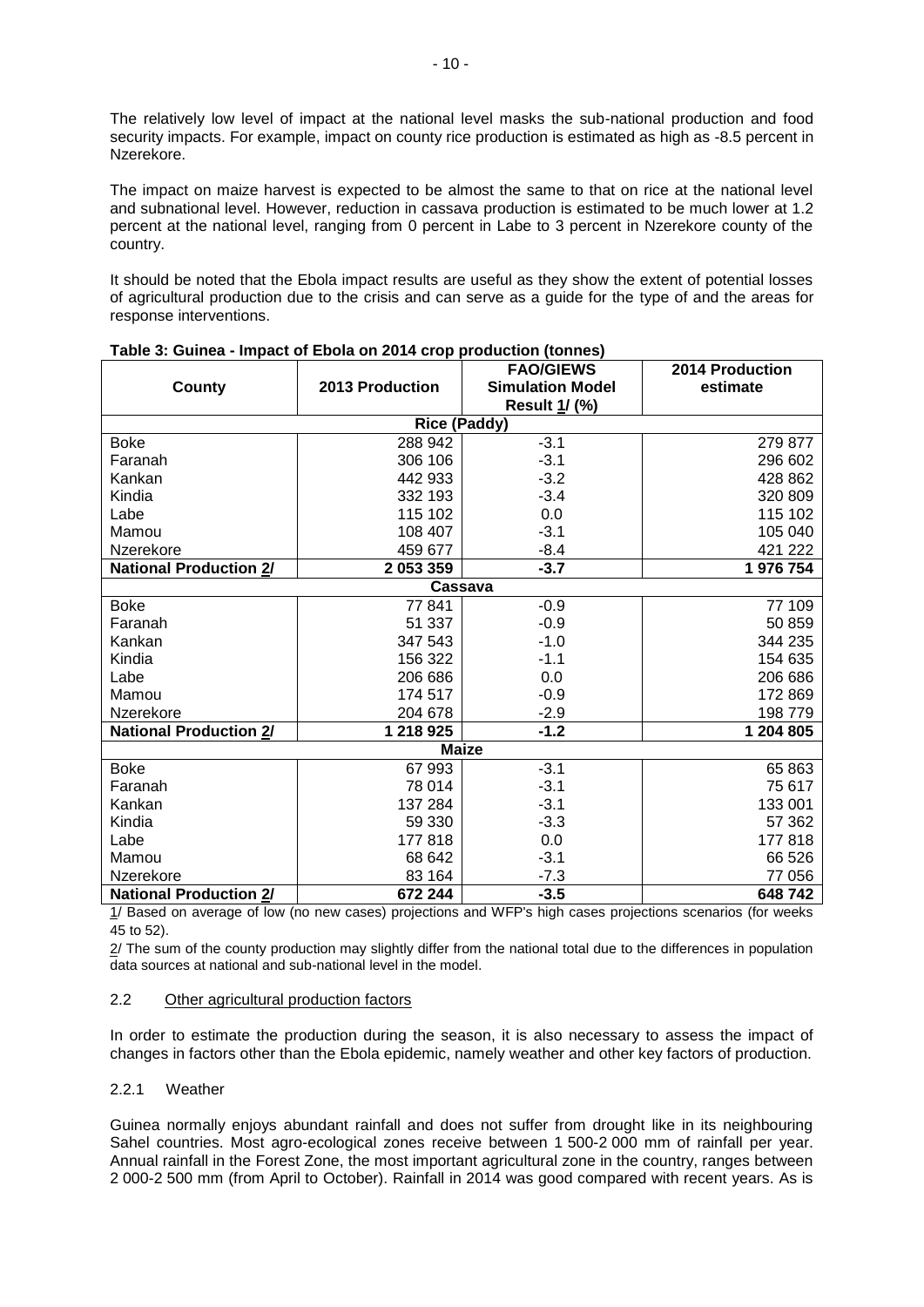shown in Figure 3, estimated rainfall exceeded or is similar to last year's level in most provinces. Rainfall was also similar to average in general. However, above-average and excessive precipitation was recorded in parts in September and early October, the beginning of the harvesting period, raising concerns about both crop yield and quality. Although estimated rainfall level in N'Zerekore has remained below-average for most dekads, precipitation was adequate for normal crop development in view of the high level of rainfall in a normal year.

Figure 3, which shows the agricultural stress index (ASI) derived from satellite imagery, gives a favourable picture for most of the country with ASI at less than 10 percent during the cropping season.





#### 2.2.2 Seeds and other inputs

Guinean farmers commonly use their own seed saved from the previous year's harvest and use of commercial fertilizers, pesticides or herbicides is limited. This year is no exception. Overall seed availability was adequate following the 2013 good harvest.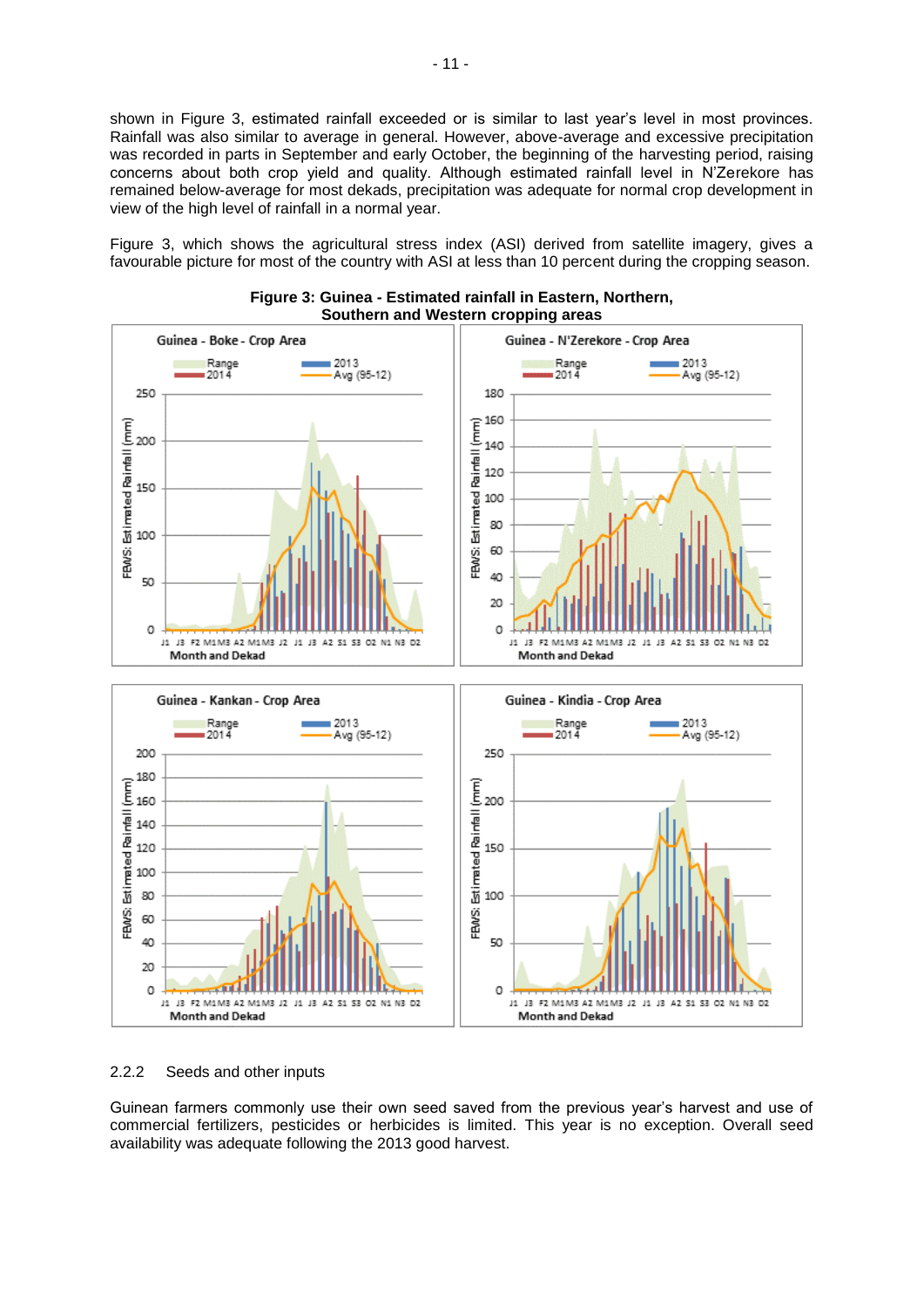Labour shortage is the main factor that affected crop production in 2014. Movement restrictions and migrations to other areas have disrupted important farming activities including crop maintenance (weeding, fencing, application of chemicals, etc.) and harvesting with negative impact on yield. Planted area was not affected due to the timing of the outbreak.

#### 2.3 Conclusions

#### **Table 4: Guinea - Estimated impact of Ebola on national production of the main food crops**

| County                          | Reduction in production due to<br>Ebola ('000 tonnes) | Value of production<br>loss (million USD) 1/ |
|---------------------------------|-------------------------------------------------------|----------------------------------------------|
| Rice (milled) 2/                | 55                                                    | 23                                           |
| Maize                           | 24                                                    | 4                                            |
| Cassava in cereal equivalent 3/ | 4                                                     | 0.4                                          |
| Small grains                    | 21                                                    |                                              |
| <b>Total</b>                    | 103                                                   | 30                                           |

1/ Using international equivalent prices: Thai 100% broken rice at USD 425/tonne; US yellow maize at USD 175/tonne; average local price of cassava from Liberia and Sierra Leone, approximately USD 100/tonne; small grains (sorghum, millets, others) approx. USD 100/tonne.

2/ Milling rate of 66.7 percent.

3/ Cereal equivalent factor of 32 percent.

#### 2.4 Impact on other cash crops

The Ebola epidemic has affected the key cash/export commodities. Similarly to food crops, due to foregone labour in Ebola affected areas, production of cash drops has dropped significantly. As evident in the figure above, coffee and cacao beans make up for a significant part of export commodities in Guinea. The decline in these crops has further contributed to reduced household incomes and ultimately reduction of purchasing power and inhibited food access.

Furthermore, aside from crop losses, the Ebola epidemic will also further impact the export of cash crops. Ebola has led to closure of borders, and significant restrictions of international movement of commodities. These aforementioned factors have decreased trade flows and cause the cost in transportation to double. For example, Guinea exports significant amount of palm oil, potatoes, fruit and coffee to Senegal. The closure of the border between both countries has had a large impact on exports, prices and producers income. Depreciation of the exchange rate is unlikely to increase exports but on the other hand it will certainly reduce purchasing power at household level.

#### 2.5 Livestock

Livestock is ranked second among the activities of the Guinean population. Livestock farming is mostly extensive. Most of the livestock wander freely throughout the year except during the growing season. In the dry season the animals are free to roam both day and night, moving around the fallow land on the plains and mountains.

Moreover, an important livestock transhumance takes place from the higher parts of Fouta Djallon towards the Guinean coast. There is cross-border transhumance to Mali, Côte d'Ivoire and Guinea Bissau. Government and private veterinary services present throughout the national territory provide advice to farmers and care for all the species raised in Guinea.

To improve the livestock system, many reforms have been initiated by the Government in recent years through projects and programmes in collaboration with partners. These included the restructuring of livestock services, the establishment of pastoral and commercial infrastructure, the placement of private veterinarians in the country, and the promotion of short-cycle animal husbandry and peri-urban farms, etc. All these achievements that seemed to be boosting the livestock sector have been severely compromised by the unexpected outbreak of the Ebola Virus Disease.

The outbreak of EVD in the major production and transhumance areas of Boffa, Télimélé, and Fria has resulted in the closure of borders and markets, confinement of goods and persons, and a ban on the regrouping of livestock. This has forced large herds to settle on land intended for intensive farming,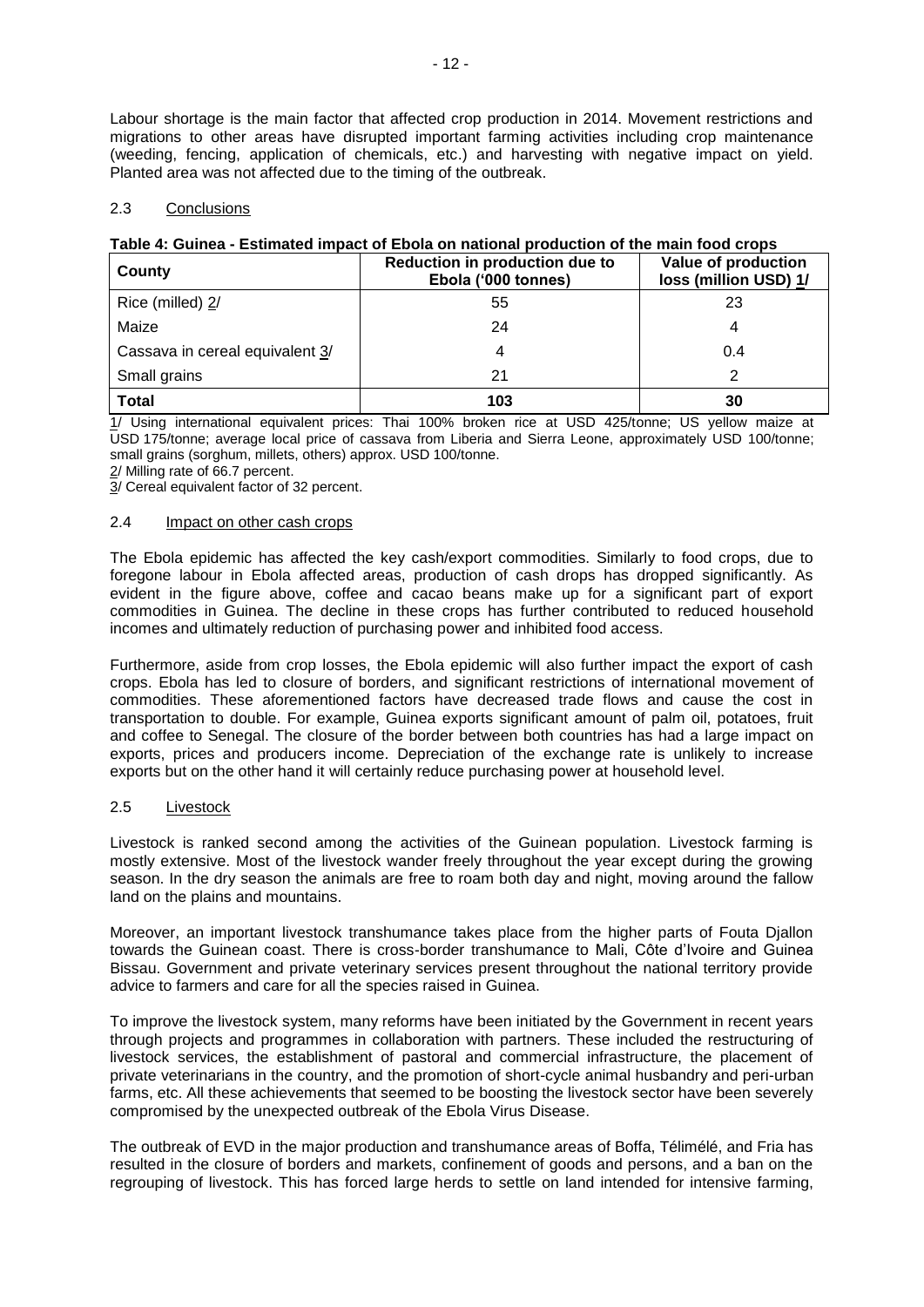leading to the overuse of water and grazing resources and of other facilities, causing conflicts between farmers and herders.

Other important effects of EVB include the closure of large livestock markets such as Konkouré in Télimélé as well as all the markets in Pita and Dalaba; the stigmatization of products from the affected areas, which are the large supplier prefectures (Télimélé, Fria, Beyla, Kérouané, etc.); and the massive departure of the big consumers of livestock products from the affected areas following the slowdown or interruption of activities at the bauxite mines. All these factors have had the following consequences:

- Decline in the purchasing power of the stakeholders in the livestock sector;
- Drop in sales of livestock products (eggs, meat, manure, etc.) with negative impact on farmers income;
- Decline in turnover for importers of poultry following the ban on large ceremonies and gathering;
- Reduction of road and air traffic connected with haulage of livestock products;
- Increase in the cost of products to treat animal diseases;
- Disruption of the treatment and vaccination campaigns in the prefectures;
- Interruption of the supply chain for livestock products and inputs from Côte d'Ivoire and Senegal (vaccines, maize, smoked fish, shellfish, etc.).

The entire value chain, from production to consumption through marketing, has been affected.

### **3. ANALYSIS OF FOOD SUPPLY AND DEMAND**

#### 3.1 Food Supply/Demand Balance for 2015

A national food supply/demand balance sheet, including cereals, milled rice and cereal equivalent of cassava for the 2015, is presented in Table 5. In preparing the balance sheet, the following assumptions are made:

- a. **Population:** The total national population in 2013 was 11.745 million (UN Population Division estimates cited in FAO/CCBS). Using the implicit annual growth rate of 2.5 percent from the same source, 2015 population is estimated at 12.340 million for the purpose of this report.
- b. **Food consumption:** Based on the last five year average from the FAO/CCBS, the annual per capita consumption of 175 kg of cereals, including 104 kg of milled rice, 34 kg of maize, 10 kg of wheat, and 27 kg of sorghum, millets and other cereals is assumed to be the level of consumption during 2015. In addition, given that cassava forms an important part of the national diet, 50 percent of production of cassava (i.e. about 16 kg of cereal equivalent) per person per year is assumed. The remaining energy and other nutrients required are assumed to be derived from the limited quantities of available poultry, meat, sweet potatoes, vegetables, fruits, and other items.
- c. **Feed use:** Use of grain for feeding animals is very limited in the country. Although given the rising importance of poultry in the country some coarse grains and root crops are used for supplementary feeding. Hence, 10 percent of maize, 5 percent of small grains and 25 percent of cassava is assumed to be used as animal feed.
- d. **Seed requirements:** These are calculated by using the most commonly used per hectare seed rates of 65 kg for rice, 30 kg for maize and 10 of small grains, together with the projected areas to be planted based on the trend of past five years.
- e. **Post-harvest losses and waste:** There is no country specific information on the losses. Hence, based on the standard rates of the post-harvest losses in the region or typically for developing countries, a rate of 15 percent for rice and maize, 10 percent for small grains and 25 percent for cassava of production including handling and storage losses are used.
- f. **Opening and Closing Stocks:** For lack of the reliable data on stock levels, it is assumed that there will be no significant differences in the beginning and the ending stock levels. Very small amount of cereal stock build-up, equivalent of about two weeks' worth of domestic utilization use is assumed.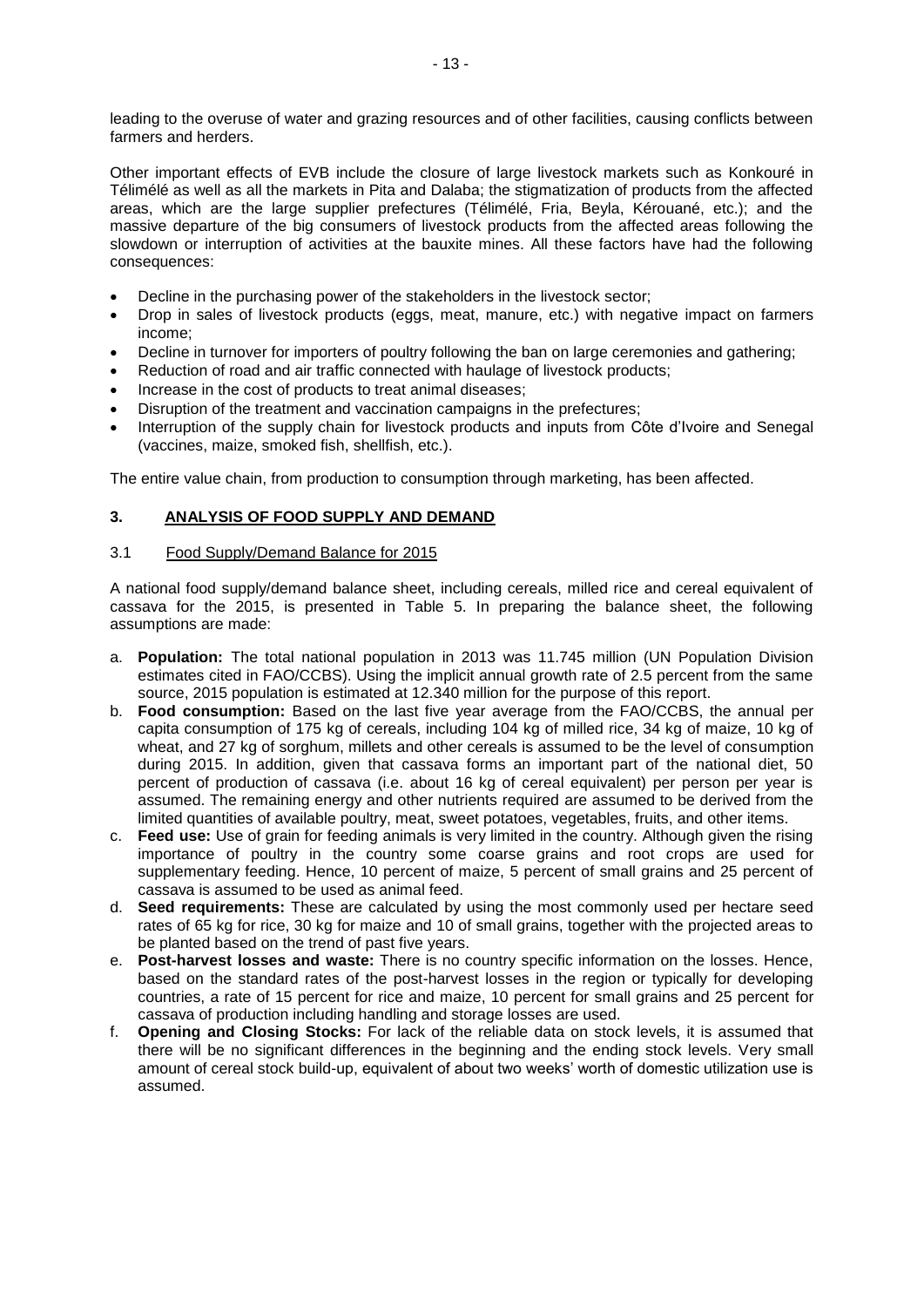|                                       | <b>Rice</b>         | <b>Maize</b> | ອາວ<br>Sorghum, | Wheat | <b>Total</b> | Cassava | Total      |
|---------------------------------------|---------------------|--------------|-----------------|-------|--------------|---------|------------|
|                                       | (milled) <u>1</u> / |              | millet.         |       | cereals      | C.E. 2/ | cereal     |
|                                       |                     |              | others          |       |              |         | equivalent |
| Domestic availability 3/              | 1 3 1 5             | 652          | 685             | 0     | 2652         | 386     | 3038       |
| Production                            | 1 3 1 5             | 652          | 685             | 0     | 2652         | 386     | 3038       |
| <b>Total utilization</b>              | 1635                | 652          | 684             | 123   | 3095         | 386     | 3481       |
| Food use                              | 1 2 8 3             | 420          | 333             | 123   | 2 1 5 9      | 193     | 2 3 5 3    |
| Feed use                              | 0                   | 65           | 34              | 0     | 99           | 97      | 196        |
| See requirement                       | 66                  | 3            | 2               | 0     | 70           | 0       | 70         |
| Post-harvest losses and<br>waste      | 197                 | 98           | 68              | 0     | 363          | 97      | 460        |
| Usual cross-border<br>exports         | 50                  | 50           | 200             | 0     | 300          | 0       | 300        |
| Stock build-up (+)/draw-<br>$down(-)$ | 39                  | 17           | 47              | 0     | 103          | 0       | 103        |
| Import requirements                   | 320                 | $\bf{0}$     | $\bf{0}$        | 123   | 444          | 0       | 444        |
| Anticipate commercial                 | 300                 | 0            | 0               | 100   | 400          | 0       | 400        |
| imports                               |                     |              |                 |       |              |         |            |
| Uncovered deficit                     | 20                  | 0            | 0               | 23    | 44           | 0       | 44         |

### **Table 5: Guinea - Food balance sheet for marketing year 2015 ('000 tonnes)**

1/ Using the milling rate of 67 percent.

 $\overline{a}$ 

2/ In cereal equivalent using 32 percent conversion rate based on the caloric content.

3/ Not including opening stocks, as only yearly net stock changes are included under Utilization section of this balance sheet.

With the above mentioned assumptions, total production for the coming marketing year (2015) is estimated at 3.038 million tonnes of cereals (including rice in milled and cassava in cereal equivalent terms). The total utilization is estimated at 3.481 million tonnes, leaving an import requirement of 444 000 tonnes of cereals, including 320 000 tonnes of rice and 123 000 tonnes of wheat. The total cereal import requirements are projected to be higher than the 412 000 tonnes imported during 2013.

The impact of Ebola on the country's export earnings is likely to be significant, compromising the ability of the country to pay for the increase in cereal import requirements. Given the forecast for lower GDP growth down by 2.1 percentage points (from 4.5 percent to 0.5 percent, according to a World Bank study<sup>7</sup>) and a significant drop in cash crop export earnings, the commercial imports of rice (at 300 000 tonnes) and wheat (at 100 000 tonnes) are anticipated to remain at the level of 2013. However, they are lower than the 512 000 tonnes reportedly imported so far during this year, which would seem to be higher than the usual import level, possibly as a strategy to cope with the anticipated adverse impact of the ongoing Ebola crisis.

 $<sup>7</sup>$  World Bank: Update on the Economic impact of the Ebola epidemic on Liberia, Sierra Leone and Guinea,</sup> 2 December 2014.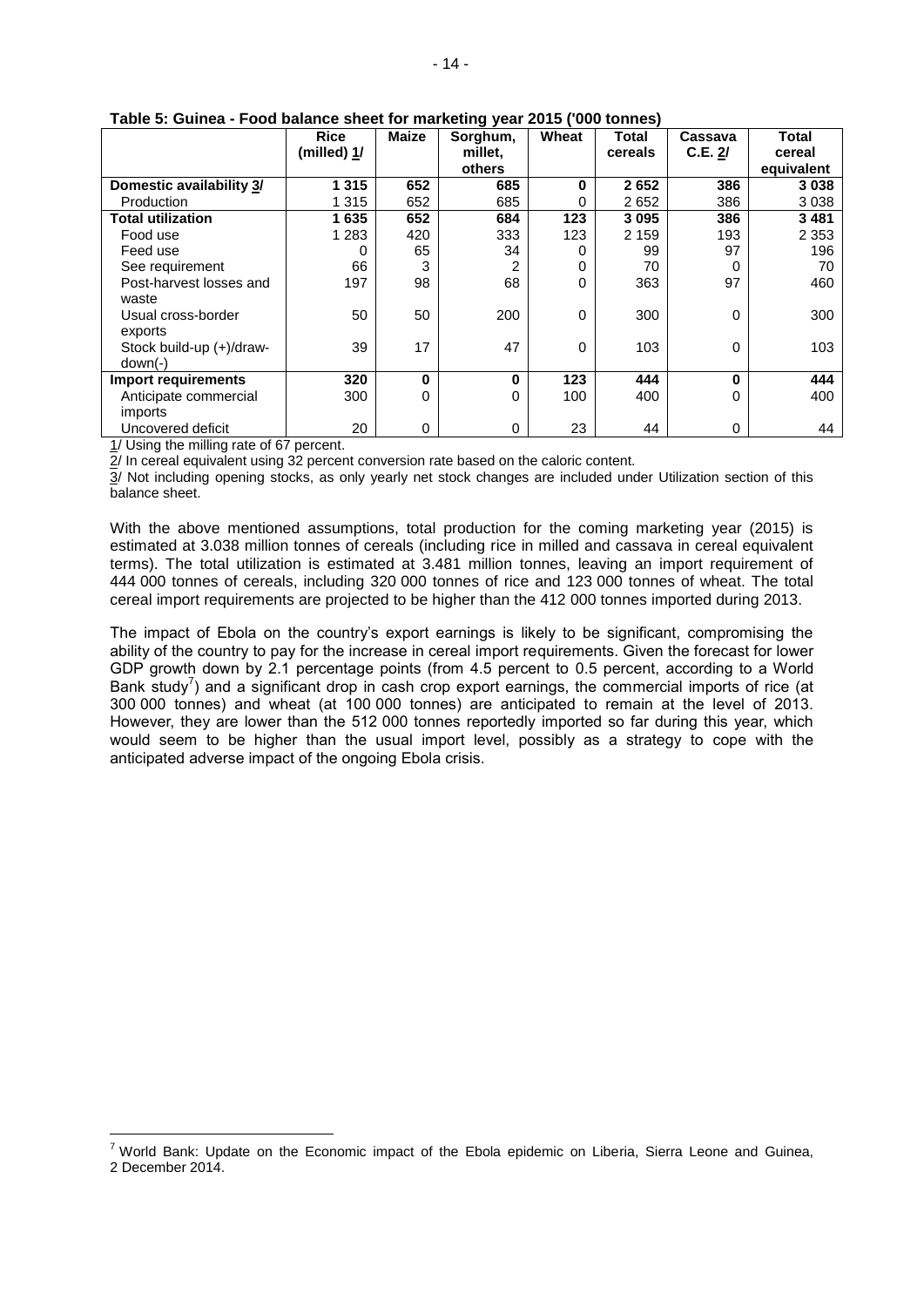

Source: 2004 to 2014 FAO/GIEWS CCBS, 2015 CFSA.

Historically, the total cereal import requirement is met through commercial imports and some food aid (see Figure 3). The assumed level of commercial import level, leaves about 44 000 tonnes of uncovered gap to be filled with international food assistance and/or additional budgetary allocation by the Government. This level of food assistance is more than double the level received in the country in 2014 and higher than the historical high of food aid was 30 000 tonnes in 2008 This would be, especially aimed at providing food assistance to the most vulnerable people affected by Ebola crisis as detailed in the following sections.

## **4. MARKETS**

## 4.1 Prices

 $\overline{a}$ 

The border closures with neighbouring Senegal, Liberia, Sierra Leone and Guinea-Bissau have led to a decline of trade volumes of agricultural commodities between Guinea and neighbouring countries<sup>8</sup>. While this is the case, urban markets in the regional capitals are currently still well supplied with local produce and ports remain open. The World Bank reports<sup>9</sup> that upward pressure on food prices due to disruptions in production and trade restrictions has been offset by the dampening effect of low domestic demand. According to WFP price monitoring, monthly retail prices for key food commodities remained stable between August and November 2014, with the exception of local rice in Labé, which after some months of dramatic increase dropped rapidly (Figure 5). The harvest period has also seen expected reduction in prices of local rice in the surplus province N'zérékore.

 $8$  WFP 2014. West and Central Africa Markets Update: Special Issue on the Ebola Outbreak—29 September 2014

<sup>&</sup>lt;sup>9</sup> World Bank 2014. Update on the economic impact of the Ebola epidemic on Liberia, Sierra Leone and Guinea. 2 December 2014.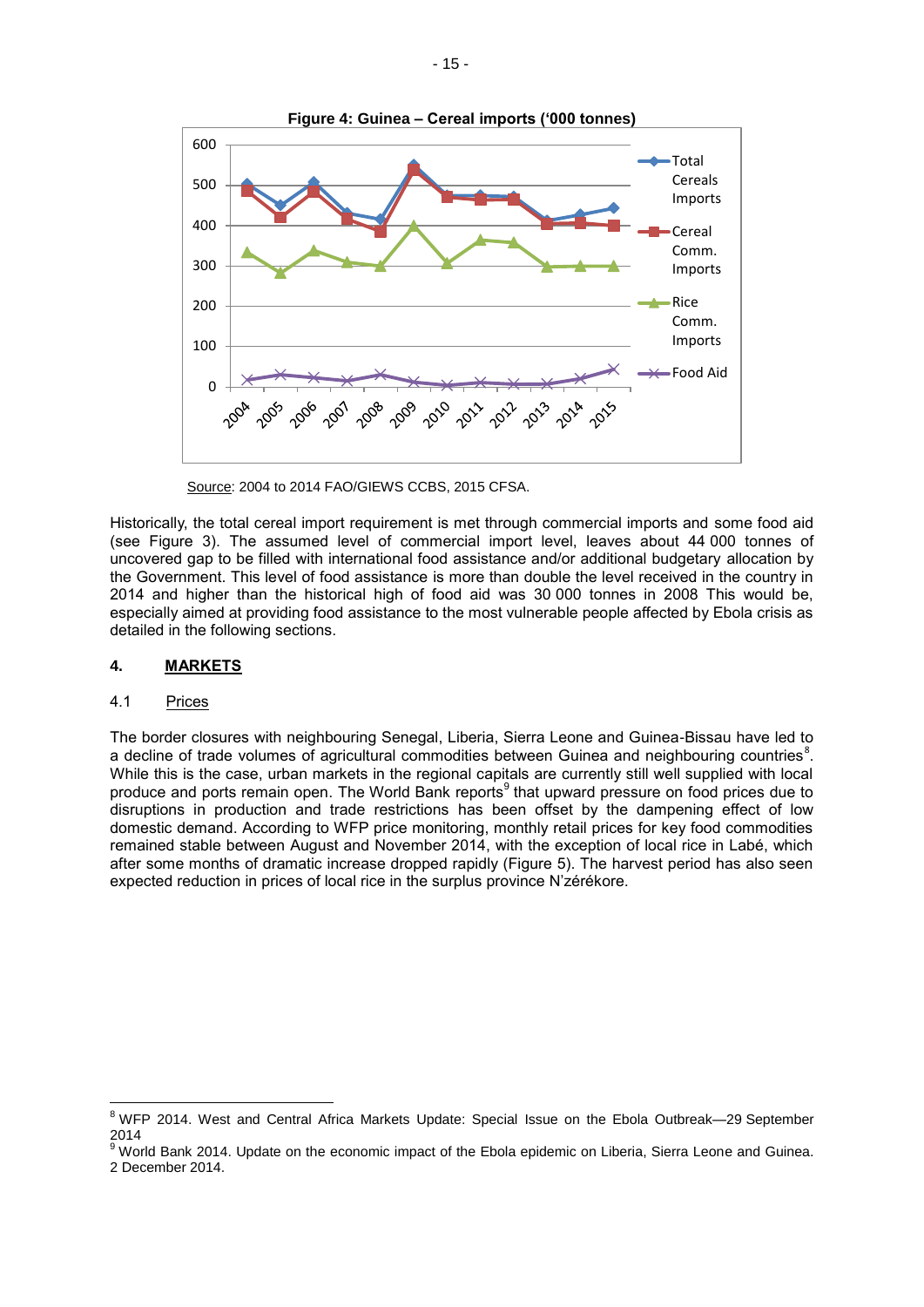

#### **Figure 5: Price developments in Guinean markets**

Source: WFP.

Dec Jan Feb Mar Apr May

 $\overline{a}$ 

## 4.2 Incomes, purchasing power and livelihoods

 $-2013/14$   $-2012/13$ 

Jun Jul Aug Sep Oct Nov

The World Bank reports that all sectors in the economy are affected by  $EVD^{10}$ . Transport and commerce are stagnant. While the mining output itself has not been severely affected since many of the largest mines are not located in Ebola-affected areas, most foreign workers have been evacuated. This has an impact on the service sector. The general decline in economic activity has an impact on

Dec Jan Feb Mar Apr May  $\Xi$  $\bar{a}$ Aug Sep Oct Nov

 $-$  2013/14  $-$  2012/13

<sup>&</sup>lt;sup>10</sup> World Bank 2014. Update on the economic impact of the Ebola epidemic on Liberia, Sierra Leone and Guinea. December 2, 2014.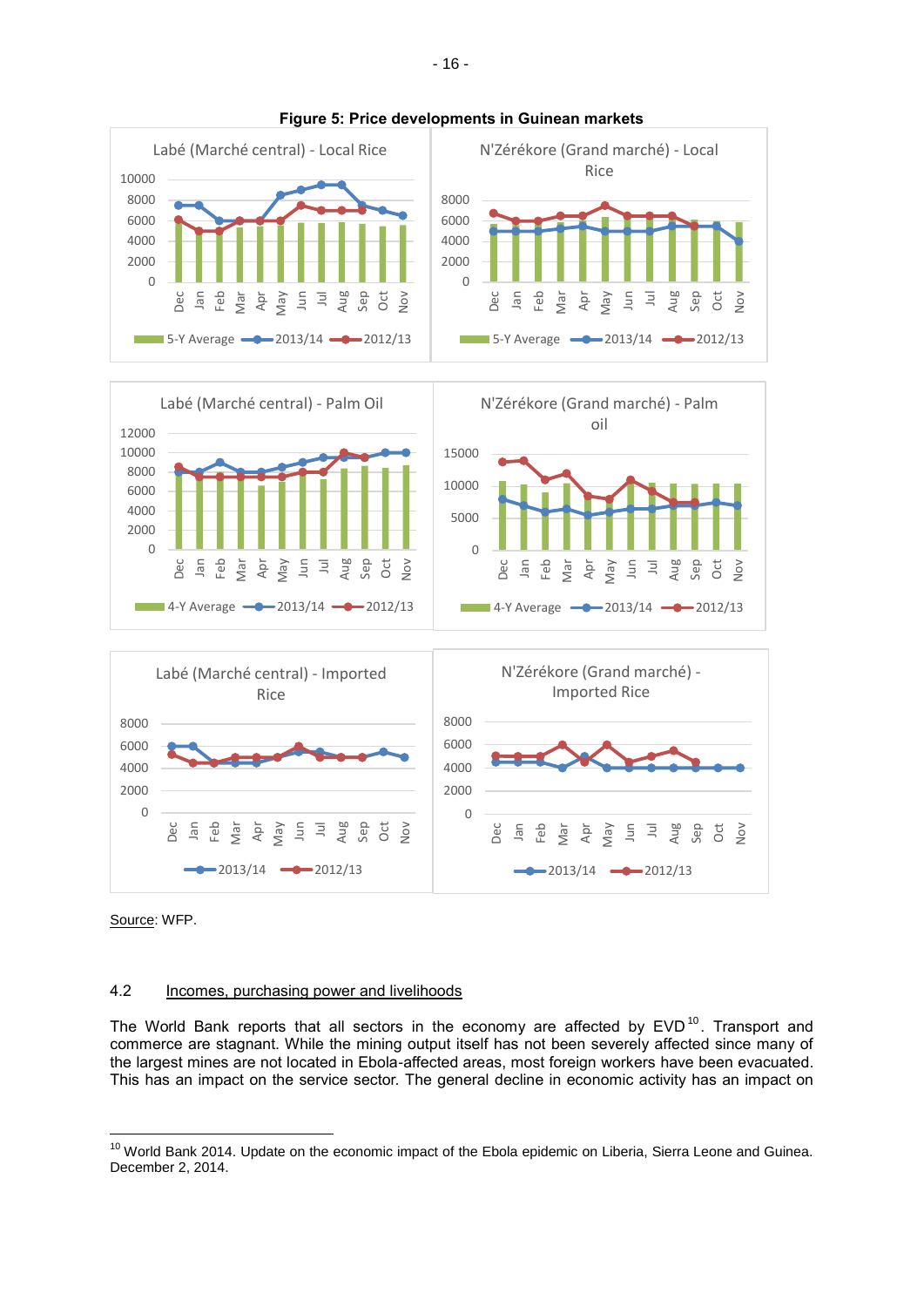wages and livelihoods. Findings from remote surveys under-taken by WFP (mVAM)<sup>11</sup> indicate that the wage rates for manual labour are lowest in Forest Guinea, the area most severely affected by EVD (Figure 6). Purchasing power shows slight improvements between October and November 2014 in line with seasonal trends (Figure 7). Forest Guinea has the lowest terms of trade in the country.

The production estimates presented in the sections above and the evidence of slow-down in economic activity suggests that the impact on food security of the Ebola outbreak is not predominantly driven by food availability but rather by food access.



**Figure 6: Guinea - Median wage rates GNF/day manual labour, October (round 1) and November (round 2) 2014**

Source: WFP mVAM.





#### Source: WFP mVAM.

 $\overline{a}$ <sup>11</sup> Since September 2014, WFP has been collecting basic food security data remotely through mobile phones in Ebola-affected countries in West Africa. Each month, mVAM (mobile Vulnerability Analysis and Mapping) surveys are sent to randomly selected panels of households in Sierra Leone, Guinea and Liberia through text message and Interactive Voice Response technology. The sample size in Guinea was 780 respondents in the first round and 530 in the second round. The first round was collected in early October and the second round in early November.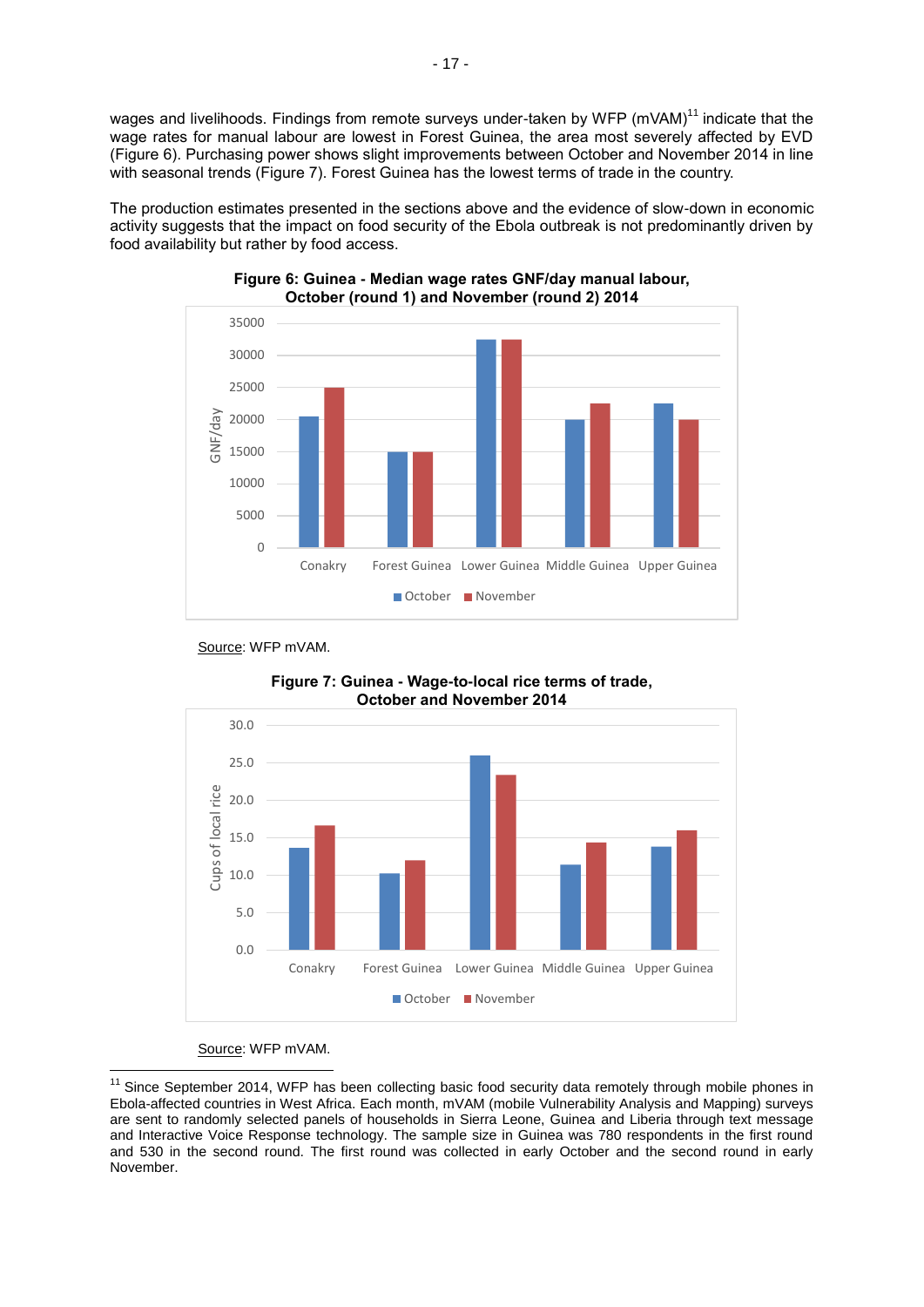## **5. FOOD SECURITY**

#### 5.1 Pre-crisis food insecurity

Figure 8 shows a map overlaying the food insecurity situation before Ebola with the number of cases in epidemiological week 46 (10-16 November) by province/district. The food security data is based on Comprehensive Food Security and Vulnerability Analysis Surveys from year 2012. The pre-crisis food insecurity is measured as the percentage of households with a poor food consumption score. The data shows that many of the worst-affected areas in Forest Guinea in the south were relatively food secure prior to the outbreak. This is also true for the highly affected capital Conakry.

#### **Figure 8: Guinea - Pre-crises food insecurity overlaid with Ebola cases in epidemiological week 46 (10-16 November)**



## 5.2 The impact of Ebola on food insecurity

#### *Results from recent assessments*

According to the mVAM surveys undertaken by WFP, Ebola appears to be a shock to an already precarious situation of chronic food insecurity, particularly in Forest Guinea (Figure 9). The food security situation is assessed using the reduced coping strategy index (rCSI) – an indicator that is suitable for remote surveys. The rCSI measures the frequency and severity of the behaviours households engage in when faced with food shortages. A high rCSI reflects greater vulnerability to food insecurity. The mean rCSI has remained stable at high levels between October and November standing at 22.1 and 22.9, respectively. In Forest Guinea, the rCSI has remained stable at high levels, with a value of 23.5 in October and 25.8 in November (difference not statistically significant). The high rCSI in Forest Guinea is of concern because it is registered during the harvest in a surplus-producing food zone during a season when households should benefit from access to own production and lower market prices.

The rCSI in Conakry (22.7) has remained stable at high levels since last month. Coping strategies in Upper Guinea, Middle Guinea and Lower Guinea remain lower than in the rest of the country. The high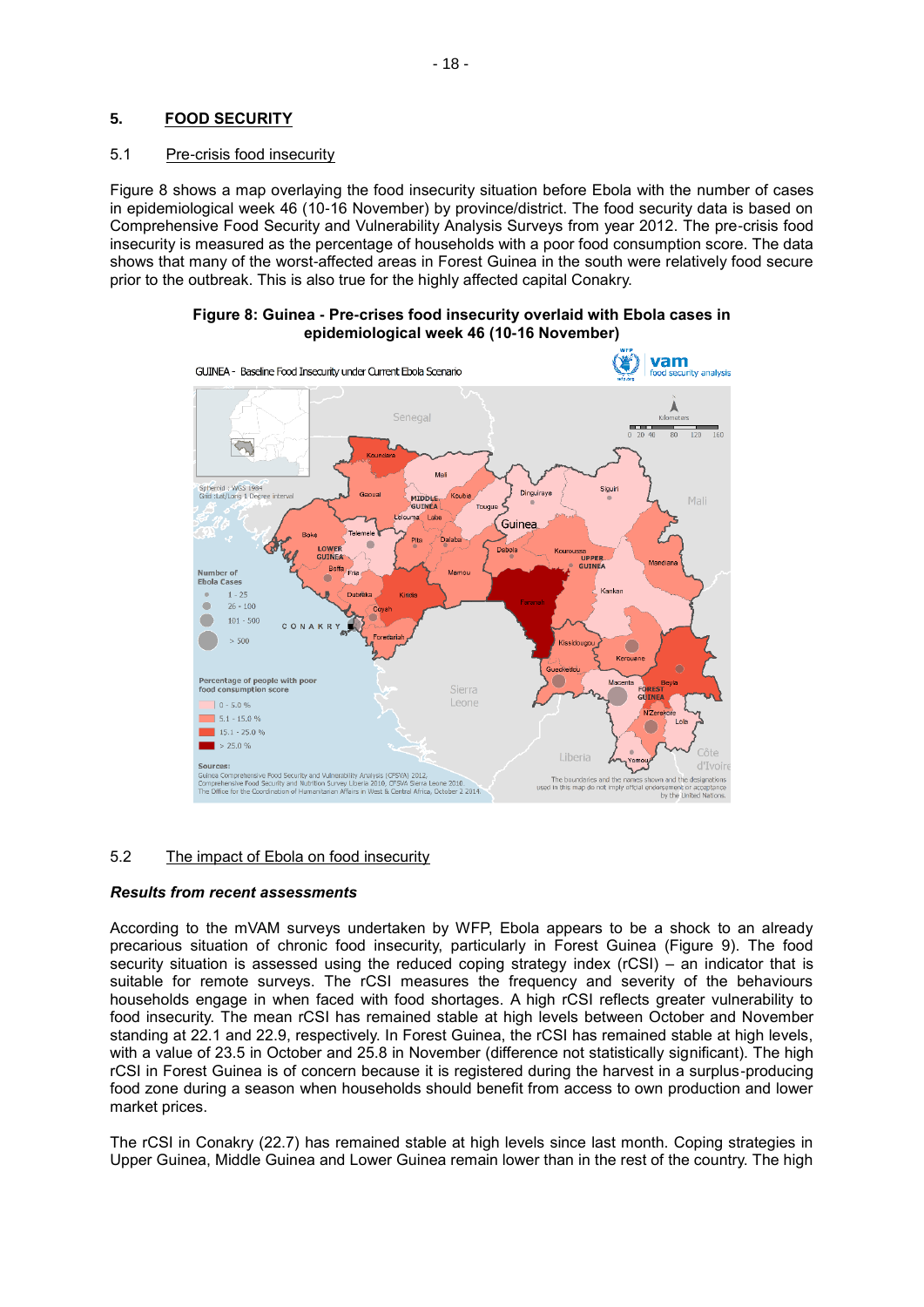rCSI levels in both October and November could reflect high baseline levels of food insecurity, as well as the impact of EVD.

The most common coping strategies reported by households in Conakry are (i) consuming less expensive and less preferred food (85.7 percent of households) and (ii) limiting portion size at mealtimes (84.7 percent of households). In N'zérékore, 91.2 percent of households reported reducing the number of meals they eat in a day, and 87.3 percent stated that they are consuming less expensive and less preferred food. In addition, 87.3 percent of households also said they are borrowing food or relying on help from a friend/relative to meet their consumption needs, a sign of high food insecurity.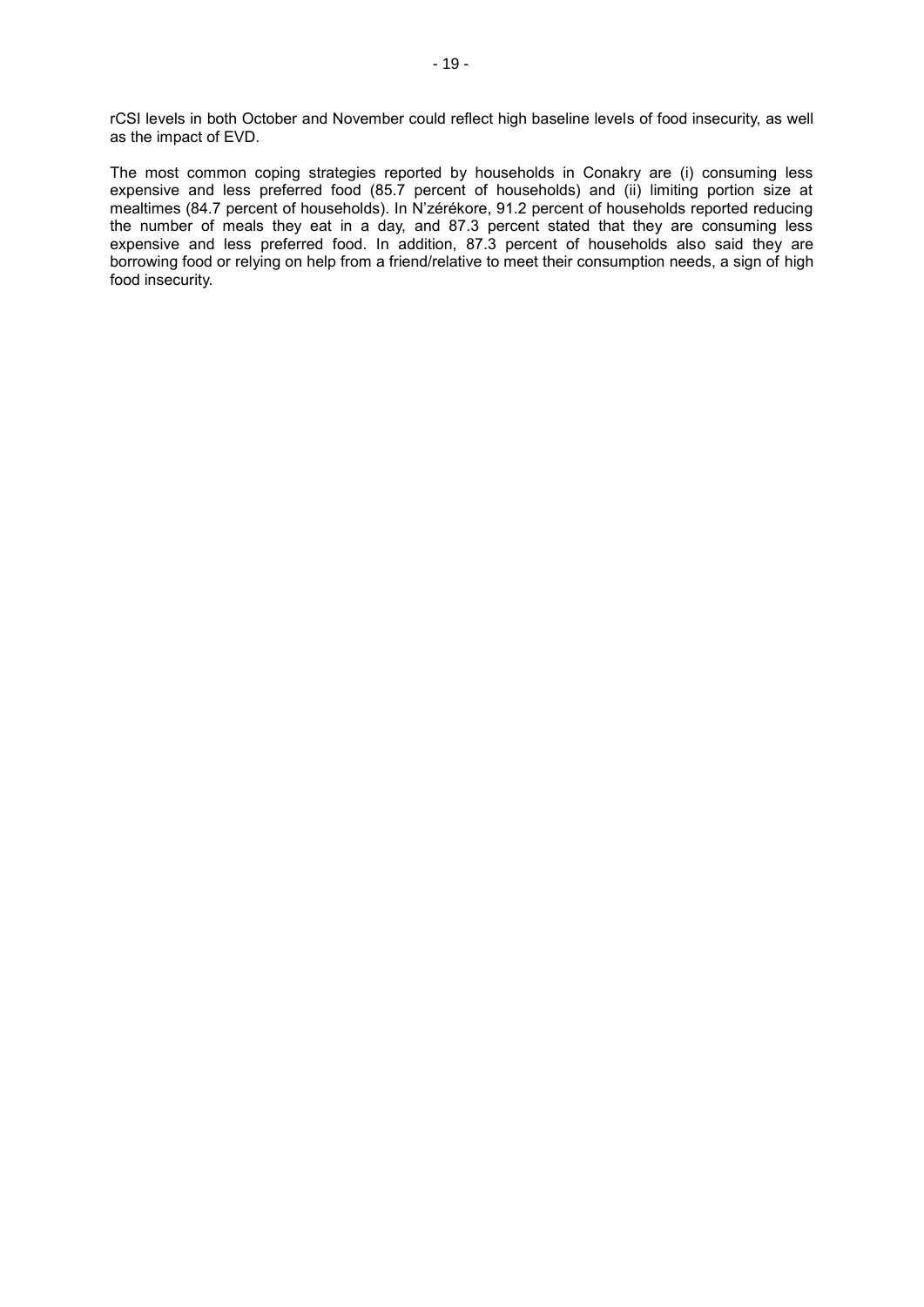#### **Figure 9: Guinea - Food insecurity in October and November as measured by the rCSI overlaid with Ebola cases for the corresponding periods**



Sources: WFP mVAM surveys, The Office for the coordination of Humanitarian Affairs in West and Central Africa.

The boundaries and the hames show<br>used in this map do not imply oficial endo

designations isement or acceptance

#### *Estimated food insecurity*

mVAM Surveys<br>The Office for the Coordination of Humanitarian Affairs in West & Central<br>Africa, October 2 2014

While the remote assessment data is helpful to understand some general dynamics of food insecurity because of the EVD, it cannot be used to estimate the number of food insecure people. To do this, the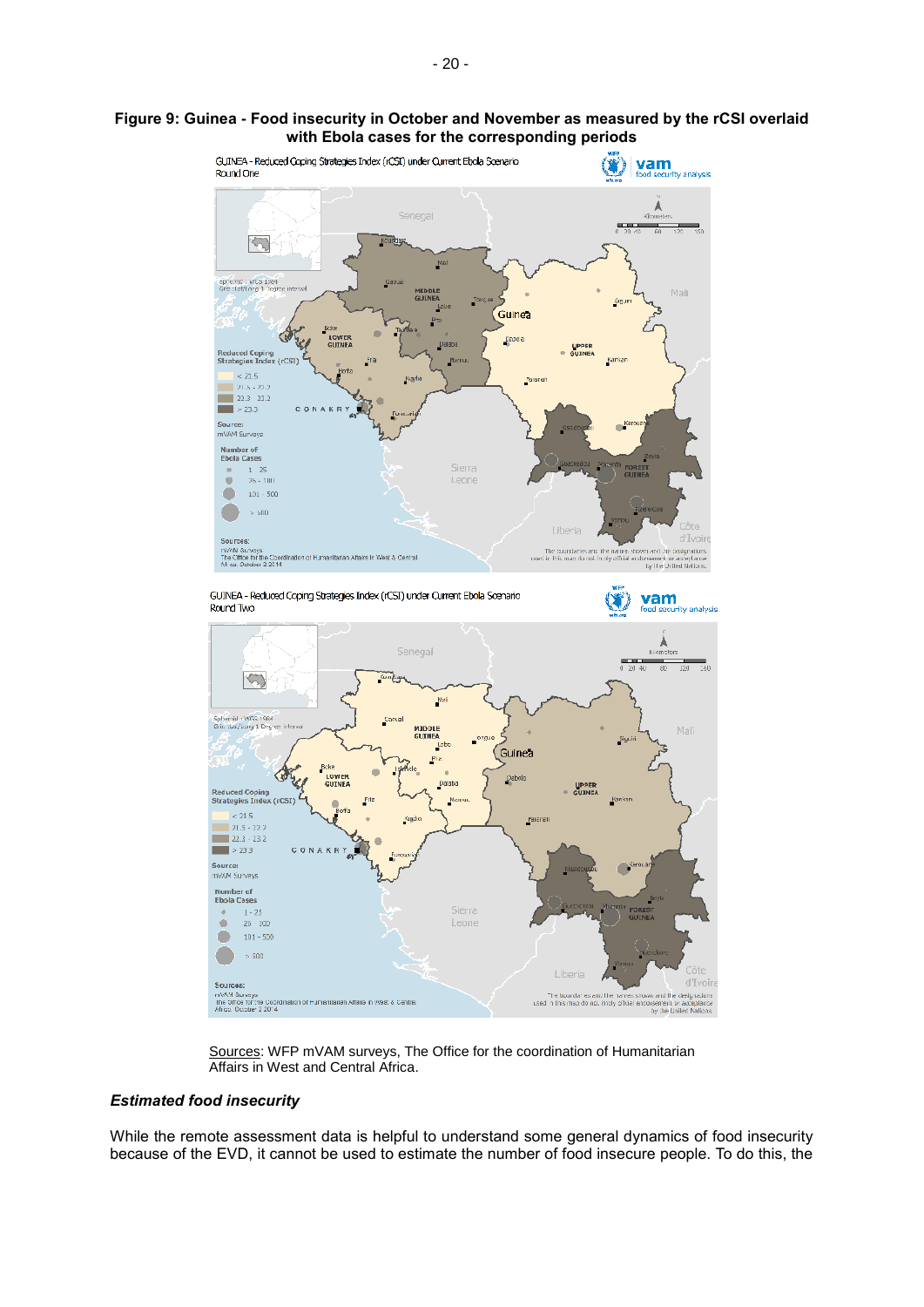Food Security Analysis Service of the World Food Programme (WFP) has developed a model to estimate the current and future number of food insecure people.

The model is designed to estimate the number of food-insecure people who are directly or indirectly affected by Ebola both currently and under possible future scenarios. It recognises that mostly indirect channels will be responsible for driving people into food insecurity because of the Ebola outbreak<sup>12</sup>. Indirect effects come about due to people's poor understanding of the EVD (fear of contagion) and the decisions of governments and private actors to close borders, seaports, airports and businesses. Behavioural changes and actions taken to reduce the spread of the virus have an impact on the movement of goods and people and will affect the availability and the prices of food in the markets. They also affect labour markets and people's livelihoods and, as a consequence, earnings. In other words, both food availability and food access can be subject to indirect effects.

First the number of people directly affected by Ebola is estimated based on the Ebola spread data by province<sup>13</sup>. It is assumed that if a household member is affected by Ebola, the whole household becomes food insecure. However, impact is scaled down if children or the elderly are affected as opposed to adults, who are likely to be the breadwinners<sup>14</sup>. The number of directly food insecure is the derived by taking into account the population distribution of those affected, the average number of adults in a household and the dependency ratio in a given province. The estimates of indirectly food insecure are based on the infection rates at province level (and their projections), combined with precrisis data on food insecurity as measured by the food consumption score (FCS), household market dependency and livelihoods. The model allows for transitions from borderline to poor FCS and; from adequate to borderline FCS (see Annex 1 for details on the model).

Table 6 reports the estimated number of food insecure by province in December 2014. The directly affected are only about 13 000 individuals. The number of food insecure (poor FCS) is estimated to 970 000 individuals and are to be found all over the country. According to these estimates, a large number of the food insecure that has been added in December 2014 are in the highly Ebola affected province of N'zérékore. The number of individual vulnerable to food insecurity (borderline FCS) is 3 million. Most of these were vulnerable to food insecurity already at the baseline stage. Table 7 reports the estimated number of food insecure in March 2015. An important assumption behind the estimates for March 2015 is that the disease continues to spread at the average rate observed in December and then begins to slow down substantially by January 2015. In March 2015, the directly affected amounts to 25 000 individuals; 1.2 million are estimated to be food insecure and 2.9 million vulnerable to food insecurity<sup>15</sup>. In addition to N'zérékore, the province of Kindia, where trade is a major livelihood, is also estimated to have a high number of food insecure people.

 $\overline{a}$ 

 $12$  The World Bank notes in a report on Ebola that 80–90 percent of the economic impacts from pandemics are due to behavioural changes. See World Bank. 2014. *The Economic Impact of the 2014 Ebola Epidemic: Short and Medium Term Estimates for Guinea, Liberia, and Sierra Leone.* 17 September.

<sup>&</sup>lt;sup>13</sup> We use data on province level made available through the Office for the Coordination of Humanitarian Affairs in West and Central Africa (OCHA ROWCA).

<sup>14</sup> The equivalence scale that we use gives the weight 0.5 to a child (aged 0–15) and 0.7 to an elderly person  $(gged 60+)$ .

The EVD case projections and the impact weights have been adjusted to reflect the most recent information available. For this reason the estimates differ from the ones reported in WFP 2014. Special Focus: Ebola. How can we estimate the impact of Ebola on food security in Guinea, Liberia and Sierra Leone?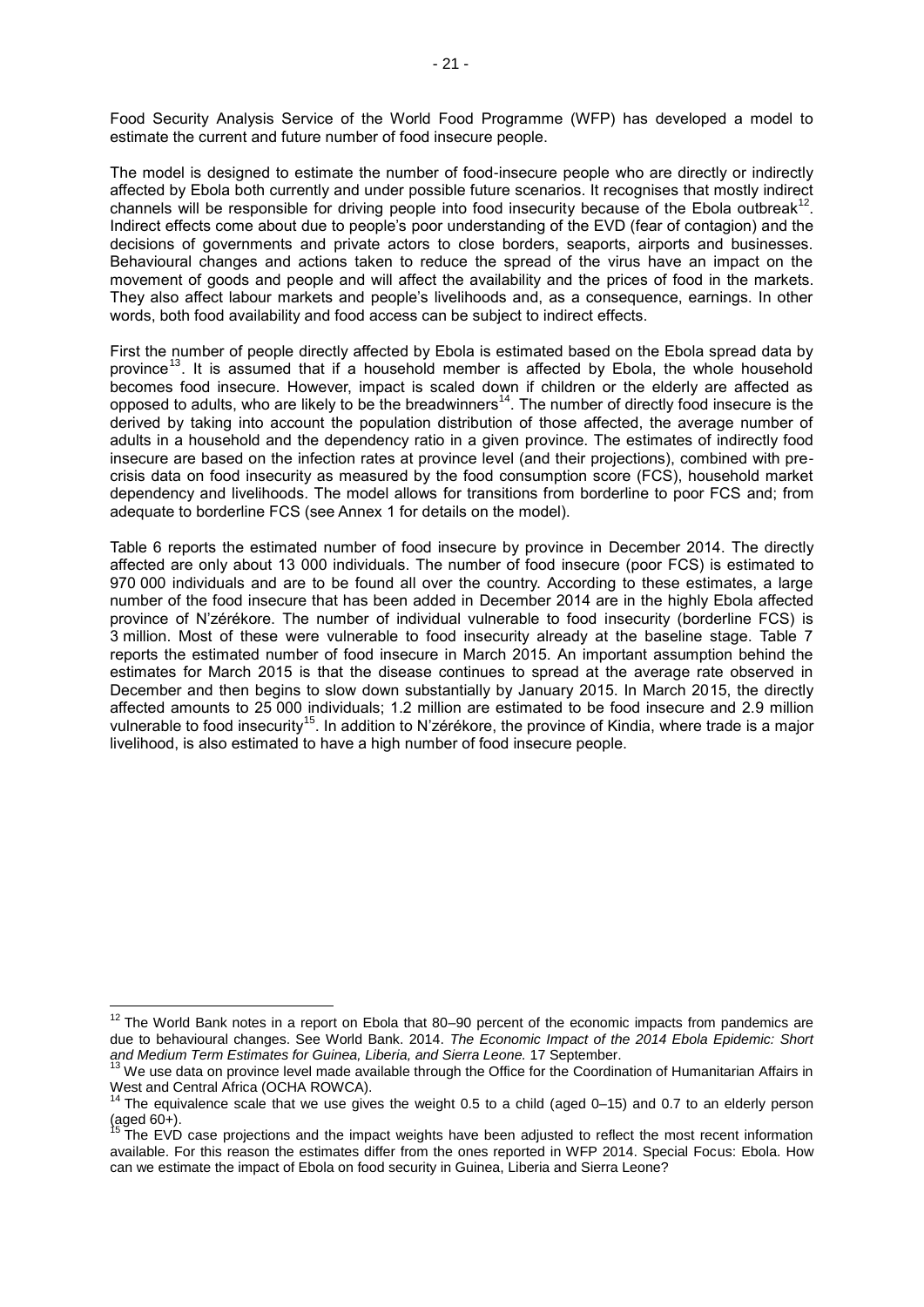|             | <b>Directly</b>     |                         |                 | <b>FCS poor</b>         | <b>FCS borderline</b> |                         |  |
|-------------|---------------------|-------------------------|-----------------|-------------------------|-----------------------|-------------------------|--|
| County      | <b>EVD</b><br>cases | affected<br>(estimated) | <b>Baseline</b> | <b>December</b><br>2014 | <b>Baseline</b>       | <b>December</b><br>2014 |  |
| <b>Boke</b> | 26                  | 166                     | 77 495          | 85721                   | 363 967               | 358 201                 |  |
| Conakry     | 298                 | 1939                    | 17 346          | 25 7 85                 | 295 379               | 325 916                 |  |
| Faranah     | 29                  | 171                     | 124 175         | 133 303                 | 195 880               | 203 597                 |  |
| Kankan      | 178                 | 1 3 9 1                 | 88 568          | 113 810                 | 483 214               | 448 020                 |  |
| Kindia      | 213                 | 1 501                   | 188 929         | 252 630                 | 736 721               | 679 719                 |  |
| Labe        | $\Omega$            | 0                       | 48 624          | 53 214                  | 255 412               | 260 448                 |  |
| Mamou       | 20                  | 90                      | 54 094          | 60 081                  | 198 470               | 201 092                 |  |
| N'zérékore  | 1 3 8 2             | 7811                    | 142 099         | 244 315                 | 681739                | 568 628                 |  |
| Total       | 2 146               | 13 069                  | 741 330         | 968 859                 | 3 210 782             | 3 045 621               |  |

#### **Table 6: Guinea - Estimated number of food insecure people by province in November 2014 1/**

1/ Note that the province level numbers are a bit lower than the national ones. Some of the EVD cases are reported with no geographical origin attached.

#### **Table 7: Guinea - Projected number of food insecure by province in March 2015**

| <b>EVD</b>  |         | <b>Directly</b> | <b>FCS poor</b> |                   |                 | <b>FCS borderline</b> |
|-------------|---------|-----------------|-----------------|-------------------|-----------------|-----------------------|
| County      | cases   | affected        | <b>Baseline</b> | <b>March 2015</b> | <b>Baseline</b> | <b>March 2015</b>     |
| <b>Boke</b> | 26      | 166             | 77 495          | 87 902            | 363 967         | 357 794               |
| Conakry     | 432     | 2810            | 17 346          | 27 616            | 295 379         | 328 159               |
| Faranah     | 74      | 388             | 124 175         | 134 721           | 195 880         | 204 459               |
| Kankan      | 520     | 4 1 6 9         | 88 568          | 150 648           | 483 214         | 462 311               |
| Kindia      | 614     | 4 2 3 8         | 188 929         | 351 560           | 736 721         | 550 823               |
| Labe        | 0       | 0               | 48 624          | 55 767            | 255 412         | 259 409               |
| Mamou       | 20      | 90              | 54 094          | 61 673            | 198 470         | 200 787               |
| N'Zerekore  | 2 2 5 9 | 12813           | 142 099         | 340 672           | 681 739         | 523 932               |
| Total       | 3 9 4 4 | 24 674          | 741 330         | 1 210 559         | 3 210 782       | 2887674               |

Based on the estimates of the light version of the Shock Impact Simulation Model (SISMod – Light)<sup>16</sup>, Table 8 show the direction of food insecurity (as measured by a poor FCS) by main source of income. While most income groups show an increase in food insecurity due to Ebola, the groups with the highest rates of food insecurity are small traders and unskilled labourers. Most of the food insecure (70 percent), are estimated to be in rural areas.

 $\overline{a}$ 

<sup>&</sup>lt;sup>16</sup> WFP has developed a light version of the Shock Impact Simulation Model (SISMod-Light) to provide the most likely situations of the shock impacts on household food security. SISMod is an economic model based on the classical Agricultural Household Model (Singh 1986), in addition, covered a broader income generation module and a two-stage demand system – Linear Expenditure System (Stone 1954) and Linear Almost Ideal Demand System (Deaton 1986) to simulation household food consumption under the income effects and price effects. The detailed methodology can be found in the FAO/WFP 2014. Food price volatility and natural hazards in Pakistan http://www.fao.org/documents/card/en/c/9bbe0876-770b-4c97-8b52-c296ee94207d/.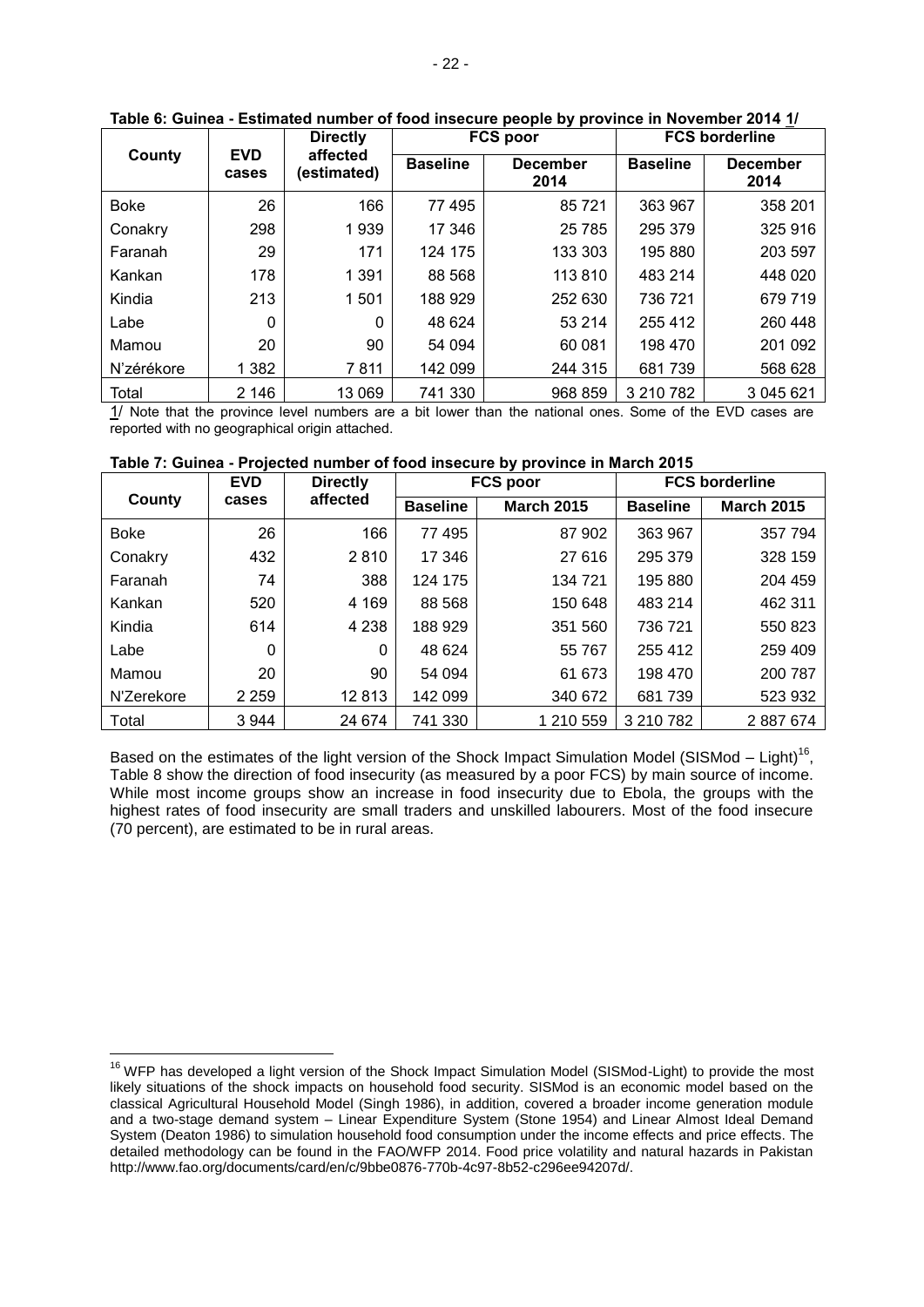|                              | <b>Pre-crises food insecurity</b> | <b>Ebola driven food insecurity</b> |
|------------------------------|-----------------------------------|-------------------------------------|
| <b>Main income source</b>    | (%)                               | (%)                                 |
| Crop sell                    | $5 - 10$                          | $10 - 15$                           |
| Livestock and livestock      |                                   |                                     |
| products                     | $5 - 10$                          | $10 - 15$                           |
| Forestry and fishing         | $10 - 15$                         | $10 - 15$                           |
| Primary activities (mining)  | $5 - 10$                          | $10 - 15$                           |
| Small trade activity (petty  |                                   |                                     |
| trading, street vendor)      | $10 - 15$                         | $15 - 20$                           |
| Unskilled/casual labour      | $10 - 15$                         | $15 - 20$                           |
| Private activity (craftsman, |                                   |                                     |
| transporter, trader)         | $5 - 10$                          | $5 - 10$                            |
| Wage (skilled, government,   |                                   |                                     |
| contract, NGO)               | $<$ 5                             | $5 - 10$                            |
| <b>Other Sources</b>         | $5 - 10$                          | $10 - 15$                           |
| Crop sell                    | $5 - 10$                          | $10 - 15$                           |

**Table 8: Guinea - Estimated number of food insecure (% of poor FCS of group total) by main source of income, end of 2014**

Source: WFP SISMod–light.

## **6. RECCOMENDATIONS**

## 6.1 Agriculture

Although the national level production impact of Ebola on food production is relatively small it masks the sub-national production and food security impacts. For example, impact at the county level production as high as – 8 percent for rice and – 7 percent in Nzerekore, the most affected area. Within that, some districts are likely to be harder hit than the others. Thus a targeted effort to re-establish farming system with provision of key farm inputs such as seed, fertilizer, and assistance for adoption of improved technologies, with stakeholder consultation and participation would be required to rebuild the community resilience. Other crucial activities should include community campaigns to help stop the spread of the disease, strengthening savings and loan schemes, particularly those involving women; and the provision of in-kind or financial support to vulnerable households to safeguard livelihoods and incomes

## 6.2 Food insecurity

The analysis indicates that different type of food assistance will be required. In addition to covering the import gap, cash/voucher transfers can assure food access for some segments of the population. Given reductions in trader activity, local purchase in surplus areas can assure that surpluses are being redistributed.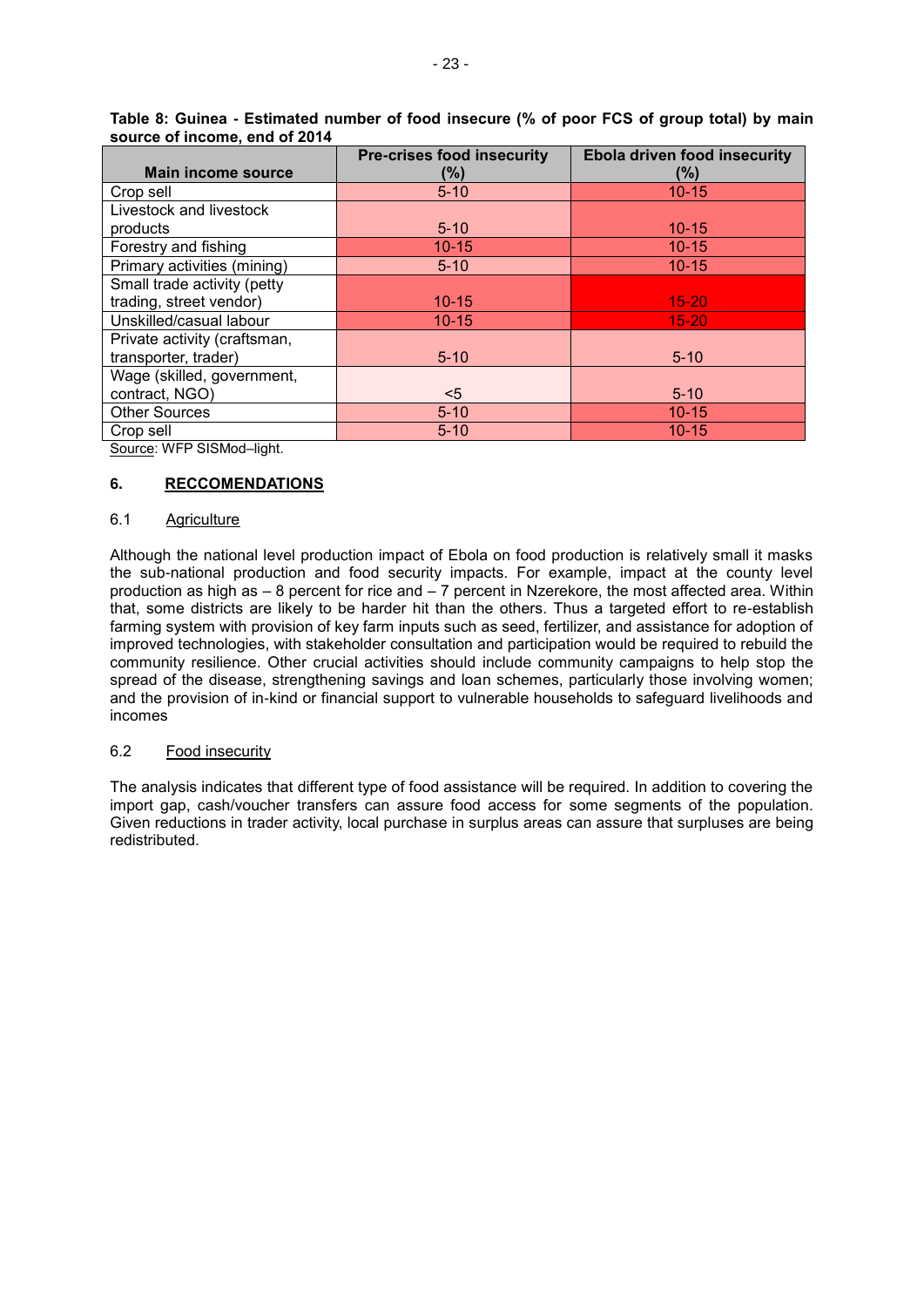#### **Annex 1**

#### **Approach for estimating the number of food insecure, by province**

The model described below is designed to estimate the number of food-insecure people who are directly or indirectly affected by Ebola both currently and under possible future scenarios. It recognises that mostly indirect channels will be responsible for driving people into food insecurity because of the Ebola outbreak<sup>17</sup>. Indirect effects come about due to people's fear of contagion and the decisions of governments and private actors to close borders, seaports, airports and businesses. Behavioural changes and actions taken to reduce the spread of the virus have an impact on the movement of goods and people and will affect the availability and the prices of food in the markets. They also affect labour markets and people's livelihoods and, as a consequence, earnings. In other words, both food availability and food access can be subject to indirect effects. To this end, the model relies on data on the infection rate at province level, or their future projections, combined with pre-crisis data on food insecurity, market dependency and livelihoods.

Our projections are based on the historical spread of the disease in each province/district<sup>18</sup>. If a province has had no new cases in the last 42 days (two incubation periods), the situation is considered stable and inactive. It is assumed that the average rate of the weekly spread observed in the previous 42 days will continue until the end of the year in a given province. The infection rate is assumed to slow down by January 2015. The date of the turning point is based on goals set up by the UN mission for Ebola Emergency response<sup>19</sup>. These plans are aligned with estimates by Centres of Disease Control and Prevention (CDC) on how rapidly the disease will start to reverse once efforts to control it are put in place. We also use the rates of decrease as estimated by CDC once the turning point is reached. According to these estimates, the reduction in the number of cases per week is around 13 percent once 60 percent of Ebola patients are hospitalized or in effective home isolation (by January–February in our model) and 24 percent once 70 percent are in such care (by March)<sup>2</sup> . Modifications to these assumptions do not significantly change our estimates of food insecurity caused by Ebola.

 $\overline{a}$ 

 $17$  The World Bank notes in a report on Ebola that 80–90 percent of the economic impacts from pandemics are due to behavioural changes. See World Bank. 2014. *The Economic Impact of the 2014 Ebola Epidemic: Short and Medium Term Estimates for Guinea, Liberia, and Sierra Leone.* 17 September.

<sup>&</sup>lt;sup>18</sup> The CDC has estimated the future spread. However, to be used for our purposes, information on hospitalization/isolation of Ebola patients on provincial/district levels would be required. See [http://www.cdc.gov/mmwr/preview/mmwrhtml/su6303a1.htm?s\\_cid=su6303a1\\_w](http://www.cdc.gov/mmwr/preview/mmwrhtml/su6303a1.htm?s_cid=su6303a1_w)

See for example [www.un.org/ebolaresponse/pdf/CNN\\_Nabarro.pdf](http://www.un.org/ebolaresponse/pdf/CNN_Nabarro.pdf)

<sup>&</sup>lt;sup>20</sup> The epidemic curve is likely to reach its peak when a lower number of patients are in effective care. However, the rate of decrease is slow (1.8 percent) as long as only half of patients are in effective care.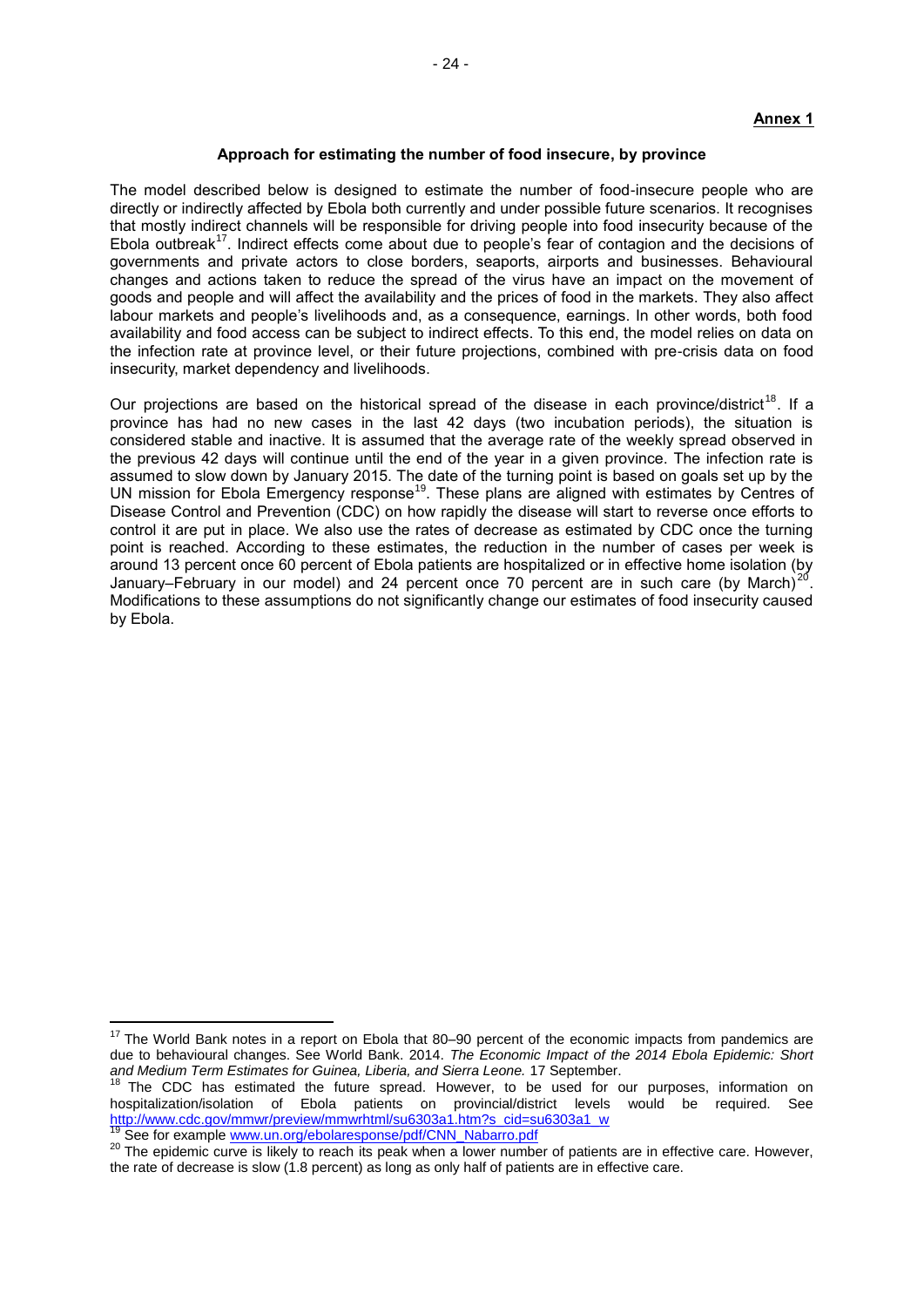

*Ebola induced*

**Figure 12: Guinea - Model for estimating food insecurity under Ebola**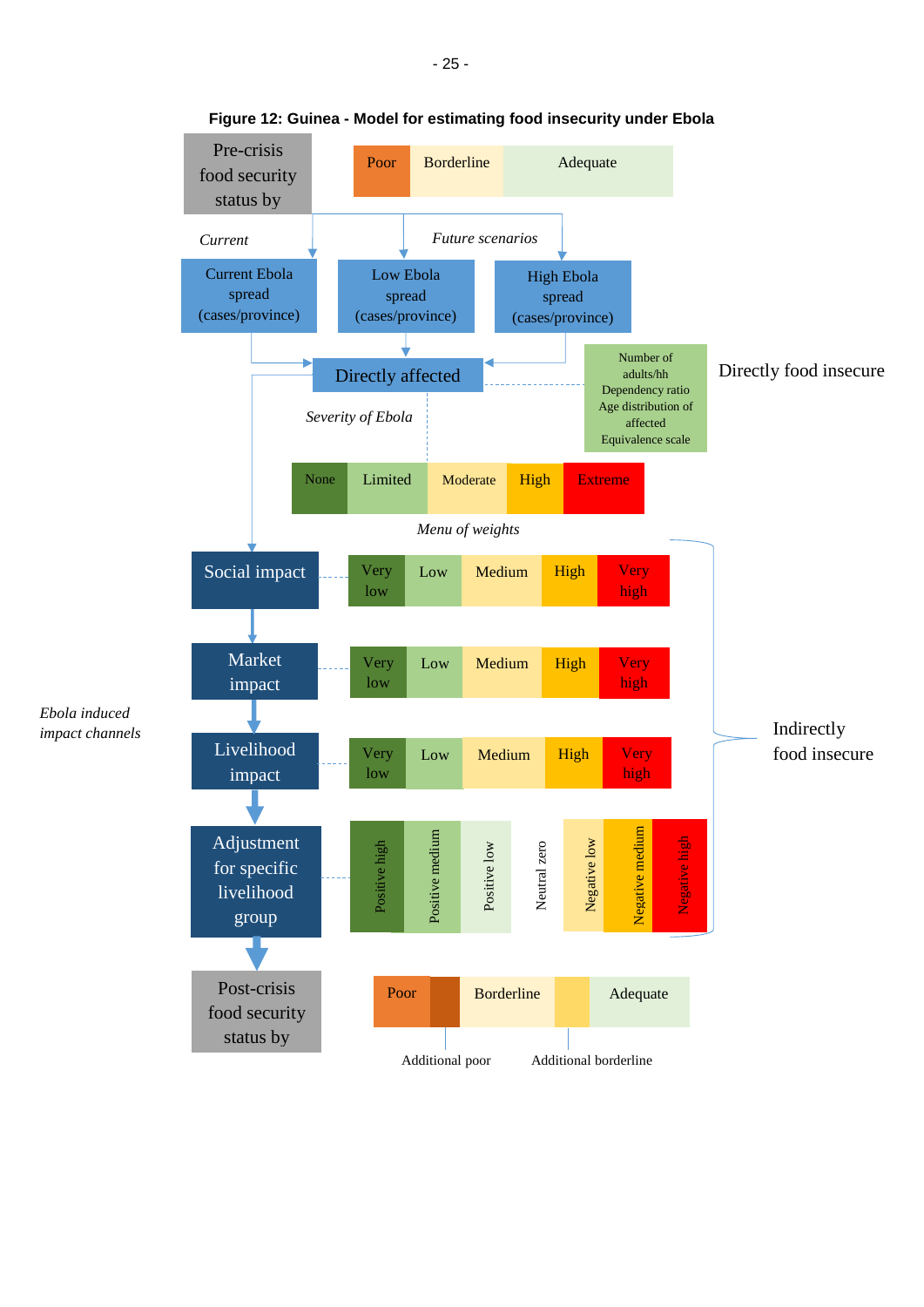#### *Estimating the directly food insecure*

We first estimate the number of people directly affected by Ebola. We use Ebola spread data by province under the current, low and high scenario projections. We assume that if a household member is affected by Ebola, the whole household becomes food insecure. However, impact is scaled down if children or the elderly are affected as opposed to adults, who are likely to be the breadwinners<sup>21</sup>. We derive the number of directly food insecure by taking into account the population distribution of those affected, the average number of adults in a household and the dependency ratio in a given province.

#### *Estimating the indirectly food insecure*

 $\overline{a}$ 

The key components for estimating the number of indirectly food insecure people are described in the table below.

 $^{21}$  The equivalence scale that we use gives the weight 0.5 to a child (aged 0–15) and 0.7 to an elderly person (aged 60+).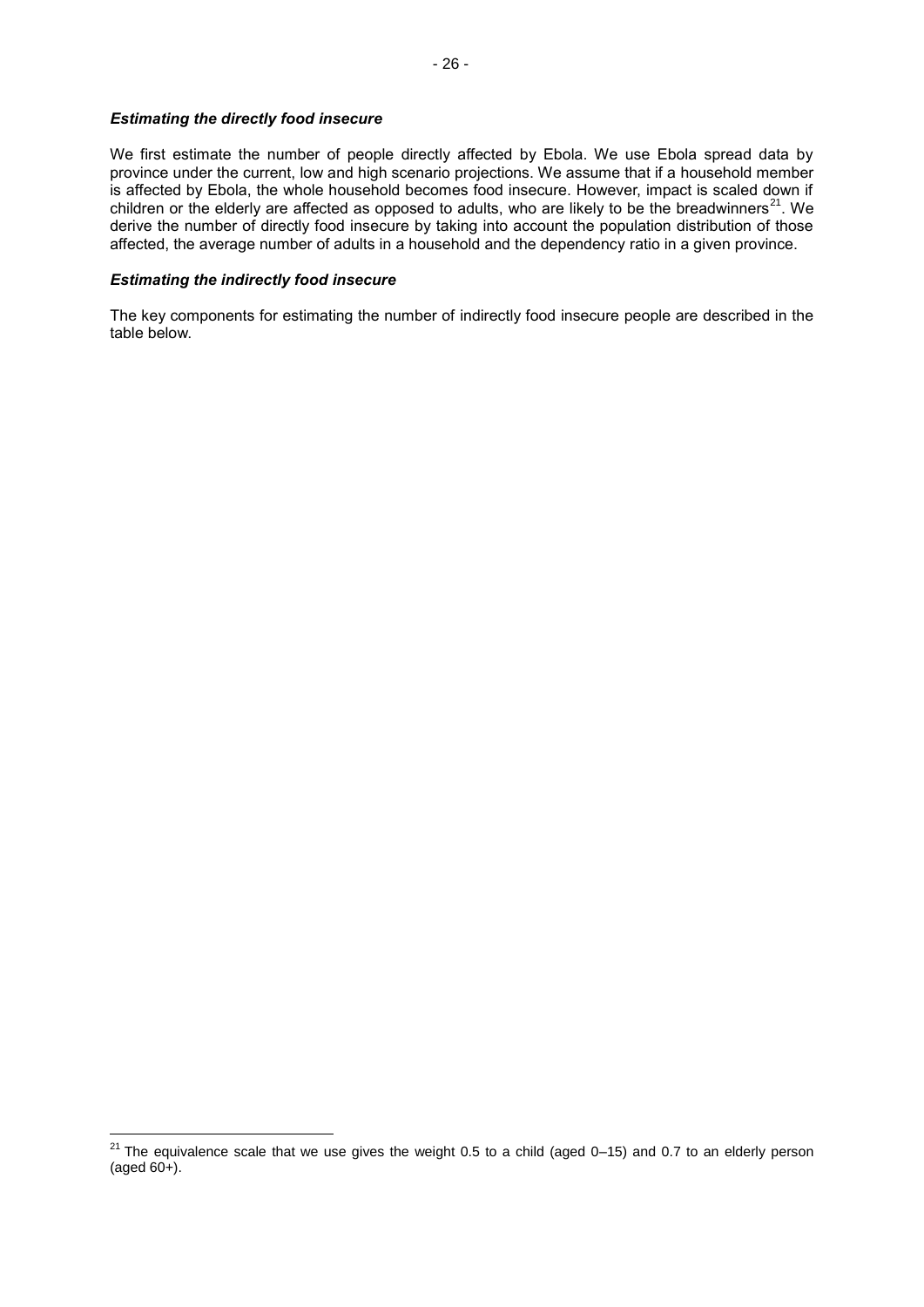|  |  | Table 8: Guinea - Key components for estimating the number of indirectly food insecure people |
|--|--|-----------------------------------------------------------------------------------------------|
|--|--|-----------------------------------------------------------------------------------------------|

| <b>Driving Factors</b>          | <b>Description</b>                                                                                                                                                                                                                                                                                                                                                                               | <b>Purpose</b>                                                                                                                                                                                                                                                                                                                                                                                                                                                                                                                                                |
|---------------------------------|--------------------------------------------------------------------------------------------------------------------------------------------------------------------------------------------------------------------------------------------------------------------------------------------------------------------------------------------------------------------------------------------------|---------------------------------------------------------------------------------------------------------------------------------------------------------------------------------------------------------------------------------------------------------------------------------------------------------------------------------------------------------------------------------------------------------------------------------------------------------------------------------------------------------------------------------------------------------------|
| <b>Pre-crisis</b><br>insecurity | The<br>pre-crisis<br>food<br>insecurity<br>as<br>determined by the Food Consumption The model allows transitions of this<br>food Score (FCS). For the purpose of the variable from FCS borderline to FCS<br>analysis, those with poor (as opposed to poor and from FCS adequate to FCS<br>borderline or acceptable) FCS are borderline because of the Ebola crisis.<br>defined as food insecure. |                                                                                                                                                                                                                                                                                                                                                                                                                                                                                                                                                               |
| Social impact                   | The social impact is quantified by the combined<br>infection rate at province/district level.                                                                                                                                                                                                                                                                                                    | This is the first impact channel in the<br>model and captures risk stemming from<br>socio-behavioural changes caused by<br>Ebola. The weights for social risk are<br>with<br>a<br>growth<br>factor<br>depending on the severity of Ebola in a<br>given province. The infection rate in a<br>province provides a proxy for this impact<br>- the higher the infection rate, the<br>higher the social disruption.                                                                                                                                                |
| <b>Market impact</b>            | The<br>households<br>percentage<br>of<br>dependent on the market for cassava:<br>while rice is the main staple, households<br>use gari (cassava flour) as a substitute.<br>When households run out of cassava,<br>they have to rely on the market for their<br>main staples.                                                                                                                     | With this variable, we capture the<br>market impact of Ebola.<br>Market<br>dependency on cassava indirectly also<br>takes into account the development of<br>price patterns. Households who are<br>dependent on markets for their food<br>consumption are more affected by<br>market disruptions. Market dependency<br>varies depending on the season. This is<br>the second impact channel in the model.<br>The weights for the market impact are<br>combined<br>with<br>growth<br>factor<br>a<br>depending on the severity of Ebola in a<br>given province. |
| Livelihood impact               | The livelihood profile of the household.<br>Nine livelihood profiles are defined:<br>food crops<br>cash crops<br>fishing<br>petty trade<br>unskilled labour<br>salary and skilled labour, handicrafts<br>trading, commercial activities<br>remittances and gifts<br>other                                                                                                                        | This gives the livelihood impact for<br>specific livelihood groups and is the<br>third impact channel in the model.                                                                                                                                                                                                                                                                                                                                                                                                                                           |

A menu of impact weights, ranging from very low (1) to very high (5), are attached to each impact channel (Figure 11). These weights are then used to determine what proportion of people will shift from FCS borderline to FCS poor and from FCS adequate to FCS borderline. The impact weights for social risk reflect the severity of Ebola. The market risk is combined with social risk through another set of weights, not only taking into account the Ebola spread, but also the level of market dependency. If harvest failure or market disruptions lead to increasing food prices, this is reflected by a higher weight attached to this impact channel. If such disruptions have a particular impact on some livelihood groups, the adjustment factors for those livelihood groups will be increased. For each livelihood group, adjustment factors ranging from negative high (1) to positive high (7) are used. The adjustment factor can also be neutral zero, which indicates that the livelihood groups are not affected by the Ebola outbreak. One such livelihood group could be households who depend on remittances. The dashboard where the weights can be selected is shown below.